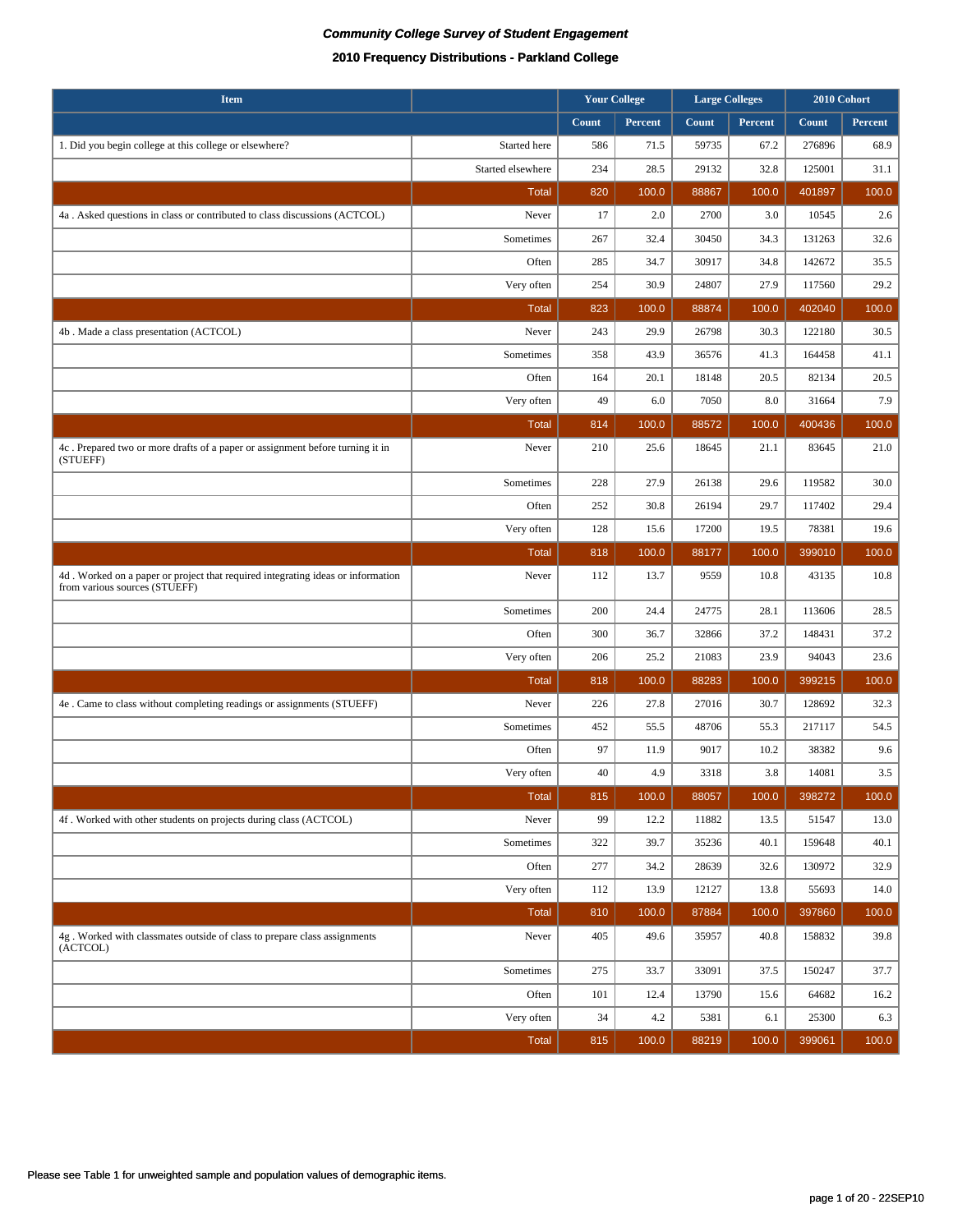## **Community College Survey of Student Engagement 2010 Frequency Distributions - Parkland College**

| <b>Item</b>                                                                                      |              | <b>Your College</b> |         | <b>Large Colleges</b> |         | 2010 Cohort |          |
|--------------------------------------------------------------------------------------------------|--------------|---------------------|---------|-----------------------|---------|-------------|----------|
|                                                                                                  |              | Count               | Percent | Count                 | Percent | Count       | Percent  |
| 4h . Tutored or taught other students (paid or voluntary) (ACTCOL)                               | Never        | 602                 | 73.8    | 64539                 | 73.0    | 290869      | 72.7     |
|                                                                                                  | Sometimes    | 160                 | 19.6    | 17020                 | 19.3    | 78196       | 19.6     |
|                                                                                                  | Often        | 32                  | 3.9     | 4559                  | 5.2     | 20603       | 5.2      |
|                                                                                                  | Very often   | 22                  | 2.7     | 2282                  | 2.6     | 10284       | $2.6\,$  |
|                                                                                                  | <b>Total</b> | 816                 | 100.0   | 88400                 | 100.0   | 399952      | 100.0    |
| 4i . Participated in a community-based project as a part of a regular course<br>(ACTCOL)         | Never        | 620                 | 76.4    | 68750                 | 78.0    | 308240      | 77.4     |
|                                                                                                  | Sometimes    | 139                 | 17.2    | 13462                 | 15.3    | 63401       | 15.9     |
|                                                                                                  | Often        | 40                  | 5.0     | 4127                  | 4.7     | 18685       | 4.7      |
|                                                                                                  | Very often   | 12                  | 1.5     | 1763                  | 2.0     | 7981        | $2.0\,$  |
|                                                                                                  | <b>Total</b> | 811                 | 100.0   | 88102                 | 100.0   | 398307      | 100.0    |
| 4j. Used the Internet or instant messaging to work on an assignment                              | Never        | 65                  | 8.0     | 8692                  | 9.9     | 39915       | $10.0\,$ |
|                                                                                                  | Sometimes    | 171                 | 20.9    | 21363                 | 24.3    | 95823       | 24.1     |
|                                                                                                  | Often        | 279                 | 34.1    | 27253                 | 31.0    | 123009      | 30.9     |
|                                                                                                  | Very often   | 303                 | 37.0    | 30722                 | 34.9    | 139549      | 35.0     |
|                                                                                                  | <b>Total</b> | 818                 | 100.0   | 88030                 | 100.0   | 398296      | 100.0    |
| 4k . Used email to communicate with an instructor (STUFAC)                                       | Never        | 41                  | 5.0     | 10284                 | 11.7    | 50452       | 12.7     |
|                                                                                                  | Sometimes    | 199                 | 24.4    | 30084                 | 34.1    | 131992      | 33.1     |
|                                                                                                  | Often        | 277                 | 34.0    | 26675                 | 30.3    | 119215      | 29.9     |
|                                                                                                  | Very often   | 299                 | 36.6    | 21123                 | 24.0    | 97079       | 24.3     |
|                                                                                                  | <b>Total</b> | 816                 | 100.0   | 88166                 | 100.0   | 398738      | 100.0    |
| 41. Discussed grades or assignments with an instructor (STUFAC)                                  | Never        | 41                  | 5.1     | 8867                  | 10.0    | 36897       | 9.2      |
|                                                                                                  | Sometimes    | 349                 | 43.0    | 39232                 | 44.5    | 174656      | 43.8     |
|                                                                                                  | Often        | 265                 | 32.7    | 26688                 | 30.2    | 124243      | 31.1     |
|                                                                                                  | Very often   | 156                 | 19.2    | 13443                 | 15.2    | 63232       | 15.8     |
|                                                                                                  | <b>Total</b> | 811                 | 100.0   | 88230                 | 100.0   | 399028      | 100.0    |
| 4m. Talked about career plans with an instructor or advisor (STUFAC)                             | Never        | 180                 | 22.0    | 28008                 | 31.8    | 118570      | 29.7     |
|                                                                                                  | Sometimes    | 373                 | 45.6    | 38999                 | 44.3    | 177715      | 44.6     |
|                                                                                                  | Often        | 189                 | 23.1    | 14810                 | 16.8    | 71707       | 18.0     |
|                                                                                                  | Very often   | 75                  | 9.2     | 6314                  | 7.2     | 30616       | 7.7      |
|                                                                                                  | <b>Total</b> | 817                 | 100.0   | 88131                 | 100.0   | 398608      | 100.0    |
| 4n . Discussed ideas from your readings or classes with instructors outside of<br>class (STUFAC) | Never        | 348                 | 42.7    | 42152                 | 48.0    | 184511      | 46.4     |
|                                                                                                  | Sometimes    | 313                 | 38.5    | 31998                 | 36.4    | 149547      | 37.6     |
|                                                                                                  | Often        | 100                 | 12.3    | 9969                  | 11.3    | 46454       | 11.7     |
|                                                                                                  | Very often   | 52                  | 6.5     | 3779                  | 4.3     | 17320       | 4.4      |
|                                                                                                  | Total        | 813                 | 100.0   | 87898                 | 100.0   | 397832      | 100.0    |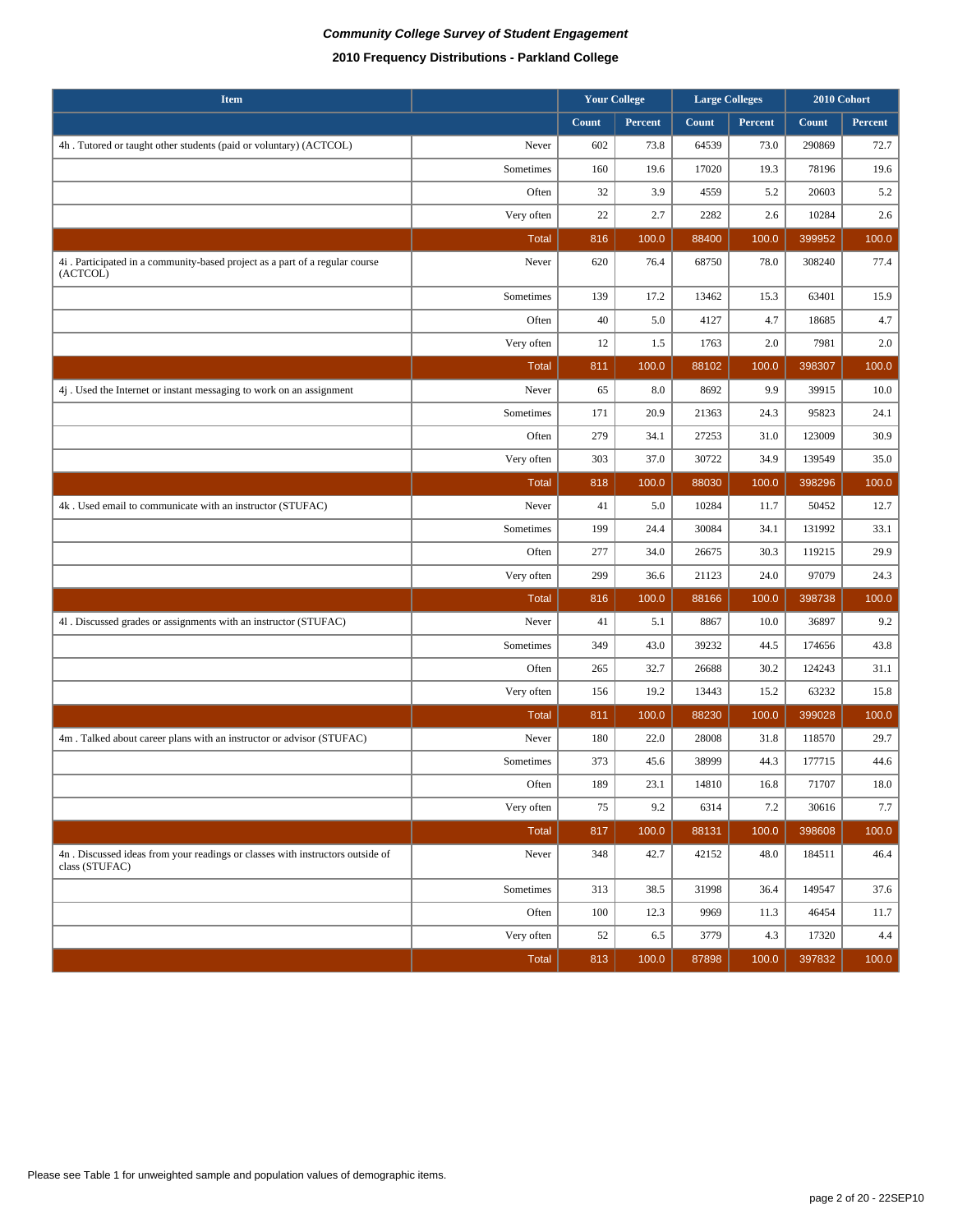| <b>Item</b>                                                                                                                                    |              |       | <b>Your College</b><br><b>Large Colleges</b> |       |         | 2010 Cohort |         |
|------------------------------------------------------------------------------------------------------------------------------------------------|--------------|-------|----------------------------------------------|-------|---------|-------------|---------|
|                                                                                                                                                |              | Count | Percent                                      | Count | Percent | Count       | Percent |
| 4o. Received prompt feedback (written or oral) from instructors on your<br>performance (STUFAC)                                                | Never        | 33    | 4.0                                          | 7392  | 8.4     | 31477       | 7.9     |
|                                                                                                                                                | Sometimes    | 295   | 36.1                                         | 31589 | 35.9    | 141199      | 35.4    |
|                                                                                                                                                | Often        | 331   | 40.5                                         | 33865 | 38.4    | 155092      | 38.9    |
|                                                                                                                                                | Very often   | 158   | 19.4                                         | 15233 | 17.3    | 70689       | 17.7    |
|                                                                                                                                                | <b>Total</b> | 817   | 100.0                                        | 88079 | 100.0   | 398457      | 100.0   |
| 4p. Worked harder than you thought you could to meet an instructor's<br>standards or expectations (ACCHALL)                                    | Never        | 102   | 12.5                                         | 9739  | 11.1    | 42139       | 10.6    |
|                                                                                                                                                | Sometimes    | 317   | 38.8                                         | 34156 | 38.8    | 154527      | 38.8    |
|                                                                                                                                                | Often        | 279   | 34.2                                         | 30661 | 34.8    | 139501      | 35.0    |
|                                                                                                                                                | Very often   | 118   | 14.4                                         | 13515 | 15.3    | 62463       | 15.7    |
|                                                                                                                                                | <b>Total</b> | 816   | 100.0                                        | 88071 | 100.0   | 398630      | 100.0   |
| 4q. Worked with instructors on activities other than coursework (STUFAC)                                                                       | Never        | 509   | 63.0                                         | 62805 | 71.9    | 277787      | 70.3    |
|                                                                                                                                                | Sometimes    | 197   | 24.3                                         | 17066 | 19.5    | 81858       | 20.7    |
|                                                                                                                                                | Often        | 73    | 9.0                                          | 5536  | 6.3     | 26125       | 6.6     |
|                                                                                                                                                | Very often   | 29    | 3.6                                          | 1948  | 2.2     | 9533        | 2.4     |
|                                                                                                                                                | Total        | 808   | 100.0                                        | 87355 | 100.0   | 395303      | 100.0   |
| 4r. Discussed ideas from your readings or classes with others outside of class<br>(students, family members, co-workers, etc.) (ACTCOL)        | Never        | 108   | 13.3                                         | 11215 | 12.7    | 48491       | 12.1    |
|                                                                                                                                                | Sometimes    | 313   | 38.6                                         | 33484 | 37.9    | 151813      | 38.0    |
|                                                                                                                                                | Often        | 233   | 28.7                                         | 27086 | 30.7    | 123658      | 30.9    |
|                                                                                                                                                | Very often   | 158   | 19.5                                         | 16561 | 18.7    | 75720       | 18.9    |
|                                                                                                                                                | <b>Total</b> | 812   | 100.0                                        | 88346 | 100.0   | 399682      | 100.0   |
| 4s. Had serious conversations with students of a different race or ethnicity other<br>than your own                                            | Never        | 190   | 23.4                                         | 18474 | 20.9    | 94486       | 23.7    |
|                                                                                                                                                | Sometimes    | 253   | 31.1                                         | 28501 | 32.3    | 133808      | 33.5    |
|                                                                                                                                                | Often        | 211   | 25.9                                         | 22484 | 25.5    | 94909       | 23.8    |
|                                                                                                                                                | Very often   | 159   | 19.5                                         | 18866 | 21.4    | 76179       | 19.1    |
|                                                                                                                                                | <b>Total</b> | 813   | 100.0                                        | 88325 | 100.0   | 399382      | 100.0   |
| 4t. Had serious conversations with students who differ from you in terms of<br>their religious beliefs, political opinions, or personal values | Never        | 198   | 24.5                                         | 20038 | 22.7    | 94153       | 23.6    |
|                                                                                                                                                | Sometimes    | 279   | 34.6                                         | 30477 | 34.6    | 142163      | 35.6    |
|                                                                                                                                                | Often        | 198   | 24.5                                         | 21415 | 24.3    | 94588       | 23.7    |
|                                                                                                                                                | Very often   | 132   | 16.3                                         | 16264 | 18.4    | 68053       | 17.1    |
|                                                                                                                                                | <b>Total</b> | 807   | 100.0                                        | 88194 | 100.0   | 398957      | 100.0   |
| 4u. Skipped Class                                                                                                                              | Never        | 333   | 40.9                                         | 43030 | 48.6    | 207040      | 51.7    |
|                                                                                                                                                | Sometimes    | 407   | 49.9                                         | 39911 | 45.1    | 170565      | 42.6    |
|                                                                                                                                                | Often        | 51    | 6.3                                          | 3964  | 4.5     | 16116       | 4.0     |
|                                                                                                                                                | Very often   | 24    | 2.9                                          | 1586  | 1.8     | 6605        | 1.6     |
|                                                                                                                                                | <b>Total</b> | 815   | 100.0                                        | 88491 | 100.0   | 400326      | 100.0   |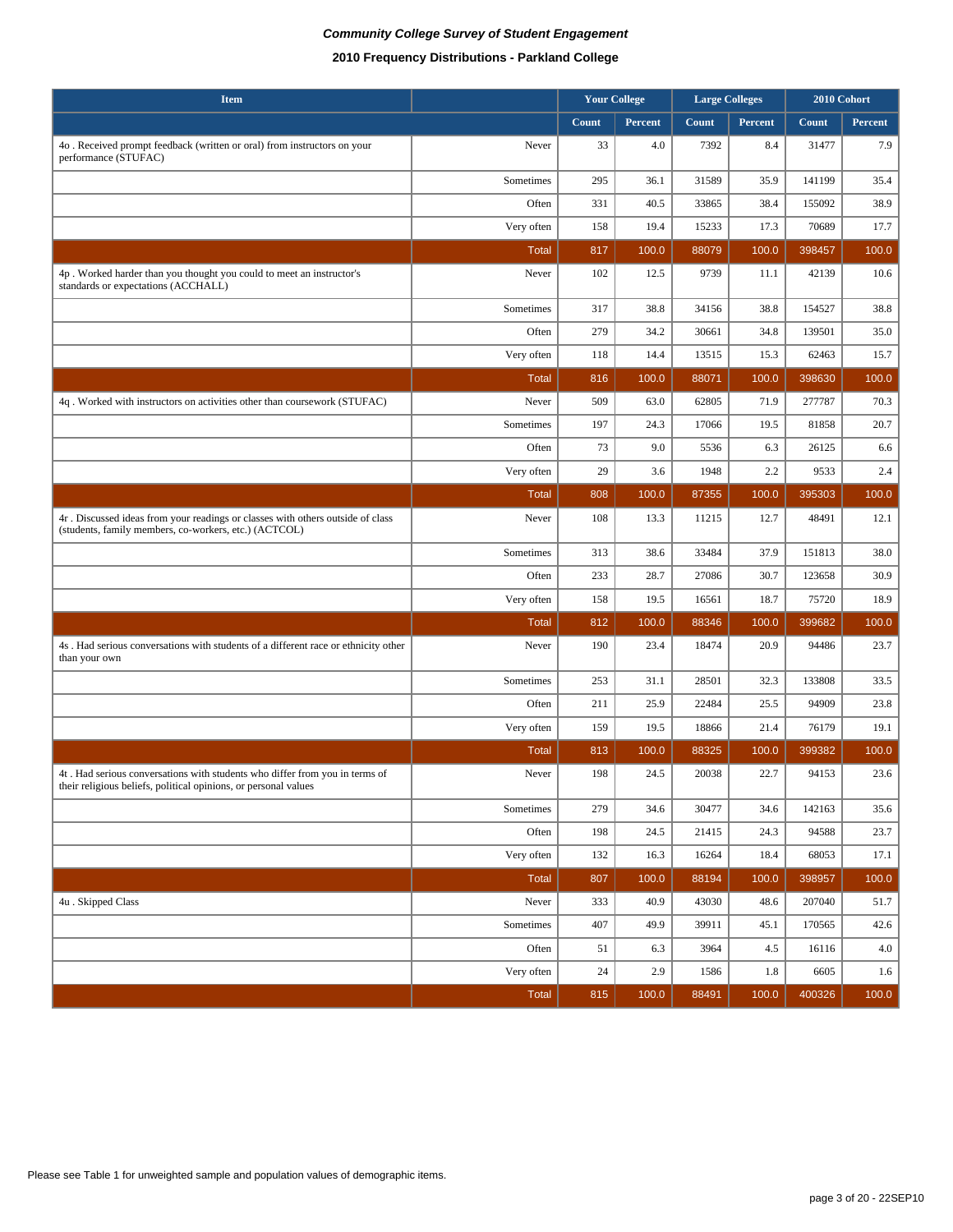| <b>Item</b>                                                                                                                   |                   |       | <b>Your College</b> | <b>Large Colleges</b> |         |        | 2010 Cohort |
|-------------------------------------------------------------------------------------------------------------------------------|-------------------|-------|---------------------|-----------------------|---------|--------|-------------|
|                                                                                                                               |                   | Count | Percent             | Count                 | Percent | Count  | Percent     |
| 5a. Memorizing facts, ideas, or methods from your courses and readings so you<br>can repeat them in pretty much the same form | Very little       | 85    | 10.3                | 6133                  | 6.9     | 28053  | 7.0         |
|                                                                                                                               | Some              | 276   | 33.6                | 24860                 | 28.0    | 113666 | 28.3        |
|                                                                                                                               | Quite a bit       | 304   | 36.9                | 34684                 | 39.1    | 156162 | 38.9        |
|                                                                                                                               | Very much         | 158   | 19.2                | 22976                 | 25.9    | 103184 | 25.7        |
|                                                                                                                               | <b>Total</b>      | 823   | 100.0               | 88653                 | 100.0   | 401065 | 100.0       |
| 5b. Analyzing the basic elements of an idea, experience, or theory<br>(ACCHALL)                                               | Very little       | 43    | 5.3                 | 4049                  | 4.6     | 19252  | 4.8         |
|                                                                                                                               | Some              | 253   | 31.0                | 24105                 | 27.3    | 111688 | 27.9        |
|                                                                                                                               | Quite a bit       | 339   | 41.6                | 38471                 | 43.6    | 173312 | 43.3        |
|                                                                                                                               | Very much         | 181   | 22.2                | 21686                 | 24.6    | 95613  | 23.9        |
|                                                                                                                               | <b>Total</b>      | 816   | 100.0               | 88311                 | 100.0   | 399865 | 100.0       |
| 5c. Synthesizing and organizing ideas, information, or experiences in new ways<br>(ACCHALL)                                   | Very little       | 66    | 8.1                 | 6623                  | 7.5     | 29016  | 7.3         |
|                                                                                                                               | Some              | 312   | 38.3                | 28803                 | 32.8    | 132341 | 33.2        |
|                                                                                                                               | Quite a bit       | 279   | 34.3                | 33923                 | 38.6    | 153923 | 38.7        |
|                                                                                                                               | Very much         | 157   | 19.3                | 18572                 | 21.1    | 82798  | 20.8        |
|                                                                                                                               | <b>Total</b>      | 814   | 100.0               | 87921                 | 100.0   | 398078 | 100.0       |
| 5d. Making judgments about the value or soundness of information, arguments,<br>or methods (ACCHALL)                          | Very little       | 127   | 15.6                | 10870                 | 12.4    | 48660  | 12.2        |
|                                                                                                                               | Some              | 306   | 37.5                | 31323                 | 35.6    | 144219 | 36.2        |
|                                                                                                                               | Quite a bit       | 251   | 30.8                | 30313                 | 34.5    | 136556 | 34.3        |
|                                                                                                                               | Very much         | 132   | 16.1                | 15479                 | 17.6    | 69005  | 17.3        |
|                                                                                                                               | <b>Total</b>      | 816   | 100.0               | 87985                 | 100.0   | 398440 | 100.0       |
| 5e. Applying theories or concepts to practical problems or in new situations<br>(ACCHALL)                                     | Very little       | 82    | 10.0                | 8927                  | 10.1    | 39176  | 9.8         |
|                                                                                                                               | Some              | 279   | 34.1                | 29805                 | 33.8    | 135884 | 34.0        |
|                                                                                                                               | Quite a bit       | 308   | 37.7                | 31504                 | 35.7    | 143650 | 36.0        |
|                                                                                                                               | Very much         | 149   | 18.2                | 17986                 | 20.4    | 80580  | 20.2        |
|                                                                                                                               | Total             | 818   | 100.0               | 88222                 | 100.0   | 399290 | 100.0       |
| 5f. Using information you have read or heard to perform a new skill.<br>(ACCHALL)                                             | Very little       | 79    | 9.6                 | 8271                  | 9.3     | 34543  | 8.6         |
|                                                                                                                               | Some              | 250   | 30.4                | 26760                 | 30.2    | 120487 | 30.1        |
|                                                                                                                               | Quite a bit       | 313   | 38.1                | 31914                 | 36.1    | 145645 | 36.4        |
|                                                                                                                               | Very much         | 180   | 21.9                | 21578                 | 24.4    | 99946  | 24.9        |
|                                                                                                                               | <b>Total</b>      | 822   | 100.0               | 88523                 | 100.0   | 400621 | 100.0       |
| 6a. Number of assigned textbooks, manuals, books, or book-length packs of<br>course readings (ACCHALL)                        | None              | 21    | 2.6                 | 2601                  | 3.0     | 11214  | 2.8         |
|                                                                                                                               | Between 1 and 4   | 341   | 41.9                | 36999                 | 42.2    | 166390 | 42.0        |
|                                                                                                                               | Between 5 and 10  | 233   | 28.7                | 26928                 | 30.7    | 122047 | 30.8        |
|                                                                                                                               | Between 11 and 20 | 135   | 16.6                | 12220                 | 13.9    | 55106  | 13.9        |
|                                                                                                                               | More than 20      | 83    | 10.2                | 8888                  | 10.1    | 41742  | 10.5        |
|                                                                                                                               | <b>Total</b>      | 813   | 100.0               | 87636                 | 100.0   | 396499 | 100.0       |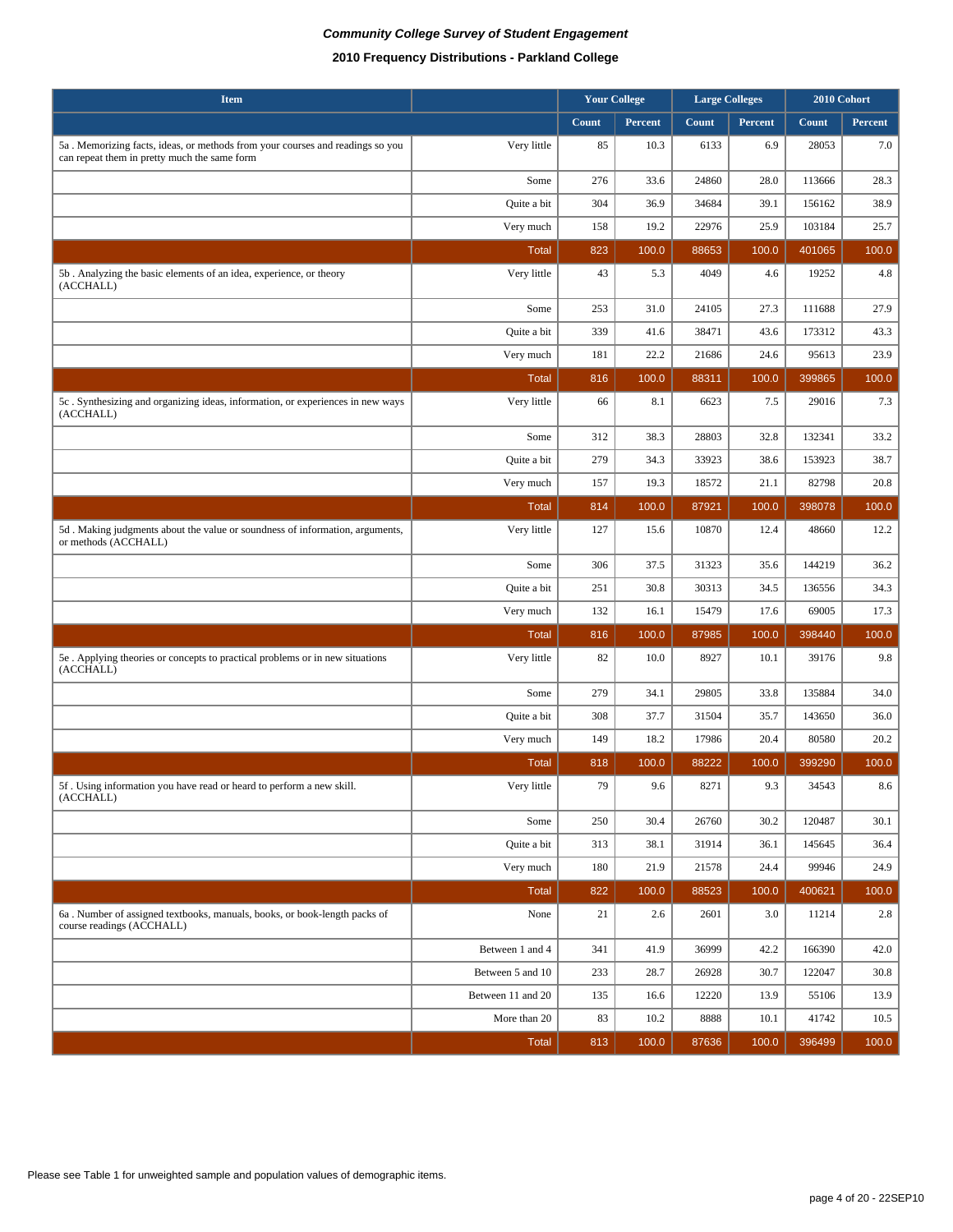| <b>Item</b>                                                                                                                                                                        |                                    | <b>Your College</b> |         | <b>Large Colleges</b> |         |        | 2010 Cohort |  |
|------------------------------------------------------------------------------------------------------------------------------------------------------------------------------------|------------------------------------|---------------------|---------|-----------------------|---------|--------|-------------|--|
|                                                                                                                                                                                    |                                    | Count               | Percent | <b>Count</b>          | Percent | Count  | Percent     |  |
| 6b. Number of books read on your own (not assigned) for personal enjoyment<br>or academic enrichment (STUEFF)                                                                      | None                               | 240                 | 29.5    | 23282                 | 26.6    | 111643 | 28.1        |  |
|                                                                                                                                                                                    | Between 1 and 4                    | 361                 | 44.5    | 42900                 | 48.9    | 189909 | 47.9        |  |
|                                                                                                                                                                                    | Between 5 and 10                   | 136                 | 16.8    | 12903                 | 14.7    | 56075  | 14.1        |  |
|                                                                                                                                                                                    | Between 11 and 20                  | 30                  | 3.7     | 4574                  | 5.2     | 20497  | 5.2         |  |
|                                                                                                                                                                                    | More than 20                       | 43                  | 5.4     | 4004                  | 4.6     | 18511  | 4.7         |  |
|                                                                                                                                                                                    | <b>Total</b>                       | 810                 | 100.0   | 87663                 | 100.0   | 396635 | 100.0       |  |
| 6c. Number of written papers or reports of any length (ACCHALL)                                                                                                                    | None                               | 117                 | 14.4    | 8485                  | 9.7     | 39452  | 10.0        |  |
|                                                                                                                                                                                    | Between 1 and 4                    | 206                 | 25.5    | 27799                 | 31.7    | 125101 | 31.6        |  |
|                                                                                                                                                                                    | Between 5 and 10                   | 232                 | 28.7    | 27799                 | 31.7    | 123659 | 31.2        |  |
|                                                                                                                                                                                    | Between 11 and 20                  | 158                 | 19.6    | 15243                 | 17.4    | 69669  | 17.6        |  |
|                                                                                                                                                                                    | More than 20                       | 95                  | 11.7    | 8269                  | 9.4     | 38327  | 9.7         |  |
|                                                                                                                                                                                    | <b>Total</b>                       | 808                 | 100.0   | 87595                 | 100.0   | 396208 | 100.0       |  |
| 7. Mark the box that best represents the extent to which your examinations<br>during the current school year have challenged you to do your best work at this<br>college (ACCHALL) | Extremely easy                     | $7\phantom{.0}$     | 0.9     | 817                   | 1.0     | 3480   | 0.9         |  |
|                                                                                                                                                                                    | (2)                                | 11                  | 1.5     | 1746                  | 2.1     | 7595   | 2.0         |  |
|                                                                                                                                                                                    | (3)                                | 62                  | 7.8     | 5209                  | 6.2     | 21736  | 5.7         |  |
|                                                                                                                                                                                    | (4)                                | 205                 | 26.0    | 20474                 | 24.4    | 90028  | 23.7        |  |
|                                                                                                                                                                                    | (5)                                | 294                 | 37.2    | 28787                 | 34.3    | 129254 | 34.0        |  |
|                                                                                                                                                                                    | (6)                                | 159                 | 20.1    | 18752                 | 22.4    | 88395  | 23.2        |  |
|                                                                                                                                                                                    | <b>Extremely challenging</b>       | 51                  | 6.4     | 8087                  | 9.6     | 39892  | 10.5        |  |
|                                                                                                                                                                                    | <b>Total</b>                       | 789                 | 100.0   | 83872                 | 100.0   | 380380 | 100.0       |  |
| 8a. Internship, field experience, co-op experience, or clinical assignment                                                                                                         | I have not done, nor plan to<br>do | 293                 | 36.4    | 37167                 | 42.8    | 160408 | 40.8        |  |
|                                                                                                                                                                                    | I plan to do                       | 349                 | 43.4    | 37851                 | 43.6    | 169880 | 43.2        |  |
|                                                                                                                                                                                    | I have done                        | 163                 | 20.3    | 11858                 | 13.6    | 62973  | 16.0        |  |
|                                                                                                                                                                                    | <b>Total</b>                       | 805                 | 100.0   | 86876                 | 100.0   | 393261 | 100.0       |  |
| 8b. English as a second language course                                                                                                                                            | I have not done, nor plan to<br>do | 724                 | 90.6    | 74084                 | 85.2    | 338620 | 86.1        |  |
|                                                                                                                                                                                    | I plan to do                       | $30\,$              | 3.7     | 4580                  | 5.3     | 20738  | $5.3\,$     |  |
|                                                                                                                                                                                    | I have done                        | 45                  | 5.6     | 8316                  | 9.6     | 34072  | 8.7         |  |
|                                                                                                                                                                                    | <b>Total</b>                       | 799                 | 100.0   | 86980                 | 100.0   | 393430 | 100.0       |  |
| 8c. Developmental/remedial reading course                                                                                                                                          | I have not done, nor plan to<br>do | 608                 | 76.2    | 62911                 | 72.4    | 288851 | 73.5        |  |
|                                                                                                                                                                                    | I plan to do                       | 73                  | 9.1     | 8071                  | 9.3     | 35751  | 9.1         |  |
|                                                                                                                                                                                    | I have done                        | 117                 | 14.7    | 15931                 | 18.3    | 68636  | 17.5        |  |
|                                                                                                                                                                                    | Total                              | 798                 | 100.0   | 86913                 | 100.0   | 393238 | 100.0       |  |
| 8d. Developmental/remedial writing course                                                                                                                                          | I have not done, nor plan to<br>do | 560                 | 69.6    | 58172                 | 66.9    | 264161 | 67.1        |  |
|                                                                                                                                                                                    | I plan to do                       | 88                  | 10.9    | 10030                 | 11.5    | 44848  | 11.4        |  |
|                                                                                                                                                                                    | I have done                        | 157                 | 19.5    | 18748                 | 21.6    | 84495  | 21.5        |  |
|                                                                                                                                                                                    | Total                              | 805                 | 100.0   | 86950                 | 100.0   | 393504 | 100.0       |  |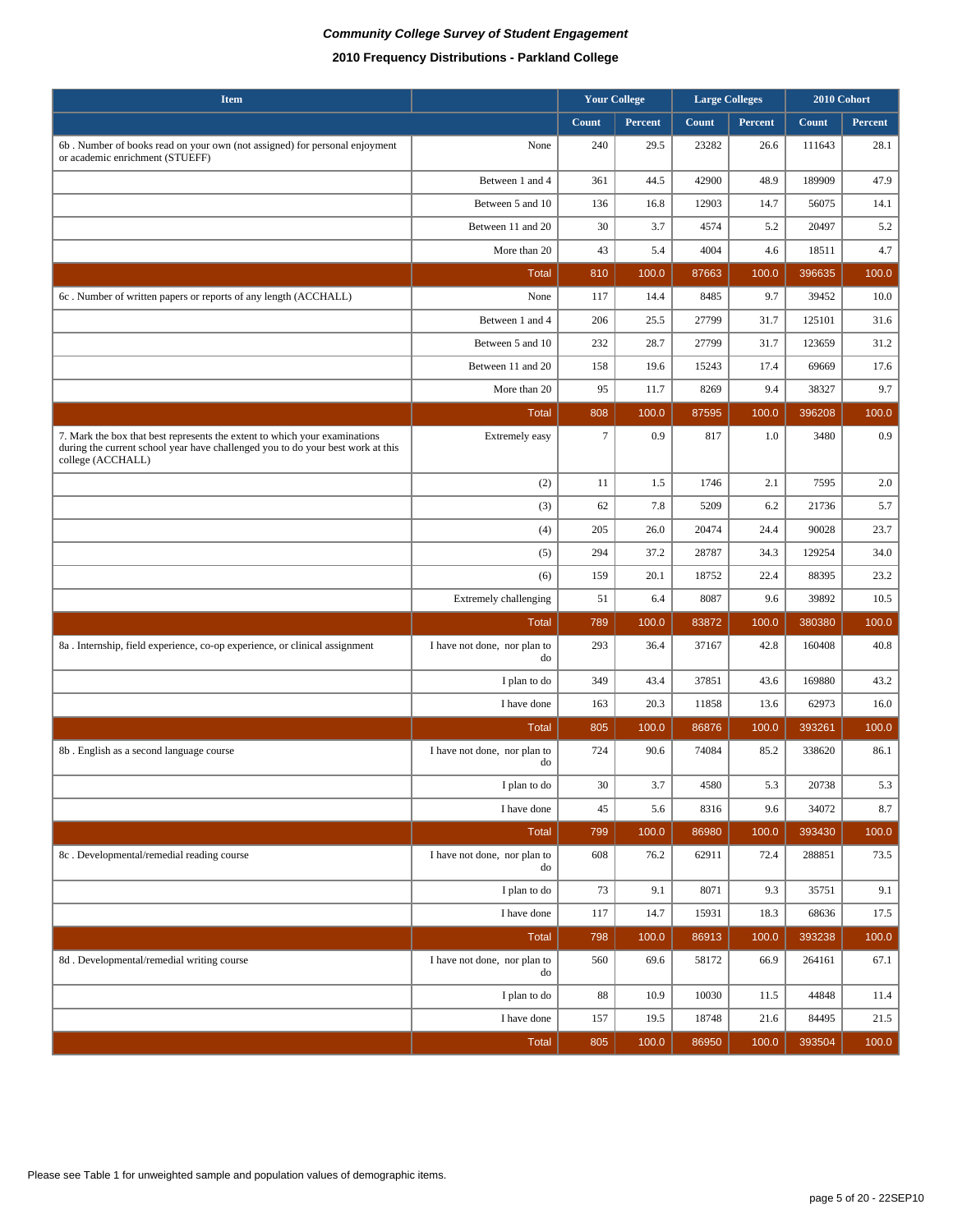## **Community College Survey of Student Engagement 2010 Frequency Distributions - Parkland College**

| <b>Item</b>                                                                                                           |                                    | <b>Your College</b> |         |       | <b>Large Colleges</b> | 2010 Cohort |         |
|-----------------------------------------------------------------------------------------------------------------------|------------------------------------|---------------------|---------|-------|-----------------------|-------------|---------|
|                                                                                                                       |                                    | Count               | Percent | Count | Percent               | Count       | Percent |
| 8e . Developmental/remedial math course                                                                               | I have not done, nor plan to<br>do | 498                 | 62.2    | 47385 | 54.5                  | 214452      | 54.6    |
|                                                                                                                       | I plan to do                       | 124                 | 15.5    | 13119 | 15.1                  | 57914       | 14.7    |
|                                                                                                                       | I have done                        | 179                 | 22.3    | 26374 | 30.4                  | 120728      | 30.7    |
|                                                                                                                       | <b>Total</b>                       | 801                 | 100.0   | 86878 | 100.0                 | 393094      | 100.0   |
| 8f. Study skills course                                                                                               | I have not done, nor plan to<br>do | 586                 | 73.0    | 57226 | 65.9                  | 258859      | 65.9    |
|                                                                                                                       | I plan to do                       | 134                 | 16.7    | 17066 | 19.7                  | 73826       | 18.8    |
|                                                                                                                       | I have done                        | 83                  | 10.3    | 12512 | 14.4                  | 60061       | 15.3    |
|                                                                                                                       | <b>Total</b>                       | 803                 | 100.0   | 86804 | 100.0                 | 392746      | 100.0   |
| 8g. Honors course                                                                                                     | I have not done, nor plan to<br>do | 590                 | 73.9    | 61923 | 71.6                  | 284430      | 72.7    |
|                                                                                                                       | I plan to do                       | 167                 | 20.9    | 20556 | 23.8                  | 87993       | 22.5    |
|                                                                                                                       | I have done                        | 41                  | 5.1     | 4022  | 4.7                   | 18697       | 4.8     |
|                                                                                                                       | <b>Total</b>                       | 798                 | 100.0   | 86501 | 100.0                 | 391120      | 100.0   |
| 8h. College orientation program or course                                                                             | I have not done, nor plan to<br>do | 563                 | 70.4    | 53424 | 61.6                  | 233129      | 59.4    |
|                                                                                                                       | I plan to do                       | 99                  | 12.4    | 12300 | 14.2                  | 53377       | 13.6    |
|                                                                                                                       | I have done                        | 138                 | 17.2    | 20985 | 24.2                  | 105988      | 27.0    |
|                                                                                                                       | <b>Total</b>                       | 800                 | 100.0   | 86709 | 100.0                 | 392494      | 100.0   |
| 8i . Organized learning communities (linked courses/study groups led by faculty<br>or counselors                      | I have not done, nor plan to<br>do | 622                 | 78.1    | 62250 | 71.6                  | 283478      | 72.0    |
|                                                                                                                       | I plan to do                       | 105                 | 13.1    | 17292 | 19.9                  | 74737       | 19.0    |
|                                                                                                                       | I have done                        | 70                  | 8.8     | 7381  | 8.5                   | 35349       | 9.0     |
|                                                                                                                       | <b>Total</b>                       | 797                 | 100.0   | 86923 | 100.0                 | 393564      | 100.0   |
| 9a. Encouraging you to spend significant amounts of time studying<br>(ACCHALL)                                        | Very little                        | 39                  | 4.8     | 4098  | 4.7                   | 16985       | 4.3     |
|                                                                                                                       | Some                               | 231                 | 28.7    | 20688 | 23.6                  | 92208       | 23.3    |
|                                                                                                                       | Quite a bit                        | 334                 | 41.4    | 37262 | 42.5                  | 169762      | 42.8    |
|                                                                                                                       | Very much                          | 203                 | 25.2    | 25578 | 29.2                  | 117534      | 29.6    |
|                                                                                                                       | <b>Total</b>                       | 807                 | 100.0   | 87626 | 100.0                 | 396489      | 100.0   |
| 9b. Providing the support you need to help you succeed at this college<br>(SUPPORT)                                   | Very little                        | 26                  | 3.2     | 4461  | 5.1                   | 19076       | $4.8\,$ |
|                                                                                                                       | Some                               | 133                 | 16.5    | 20839 | 23.8                  | 90680       | 22.9    |
|                                                                                                                       | Quite a bit                        | 357                 | 44.4    | 36379 | 41.6                  | 165995      | 41.9    |
|                                                                                                                       | Very much                          | 288                 | 35.8    | 25779 | 29.5                  | 120171      | 30.4    |
|                                                                                                                       | <b>Total</b>                       | 804                 | 100.0   | 87458 | 100.0                 | 395922      | 100.0   |
| 9c. Encouraging contact among students from different economic, social, and<br>racial or ethnic backgrounds (SUPPORT) | Very little                        | 129                 | 16.3    | 15510 | 17.8                  | 71964       | 18.2    |
|                                                                                                                       | Some                               | 281                 | 35.3    | 27583 | 31.6                  | 129266      | 32.8    |
|                                                                                                                       | Quite a bit                        | 240                 | 30.1    | 26153 | 30.0                  | 116103      | 29.4    |
|                                                                                                                       | Very much                          | 145                 | 18.2    | 17935 | 20.6                  | 77132       | 19.6    |
|                                                                                                                       | <b>Total</b>                       | 795                 | 100.0   | 87181 | 100.0                 | 394465      | 100.0   |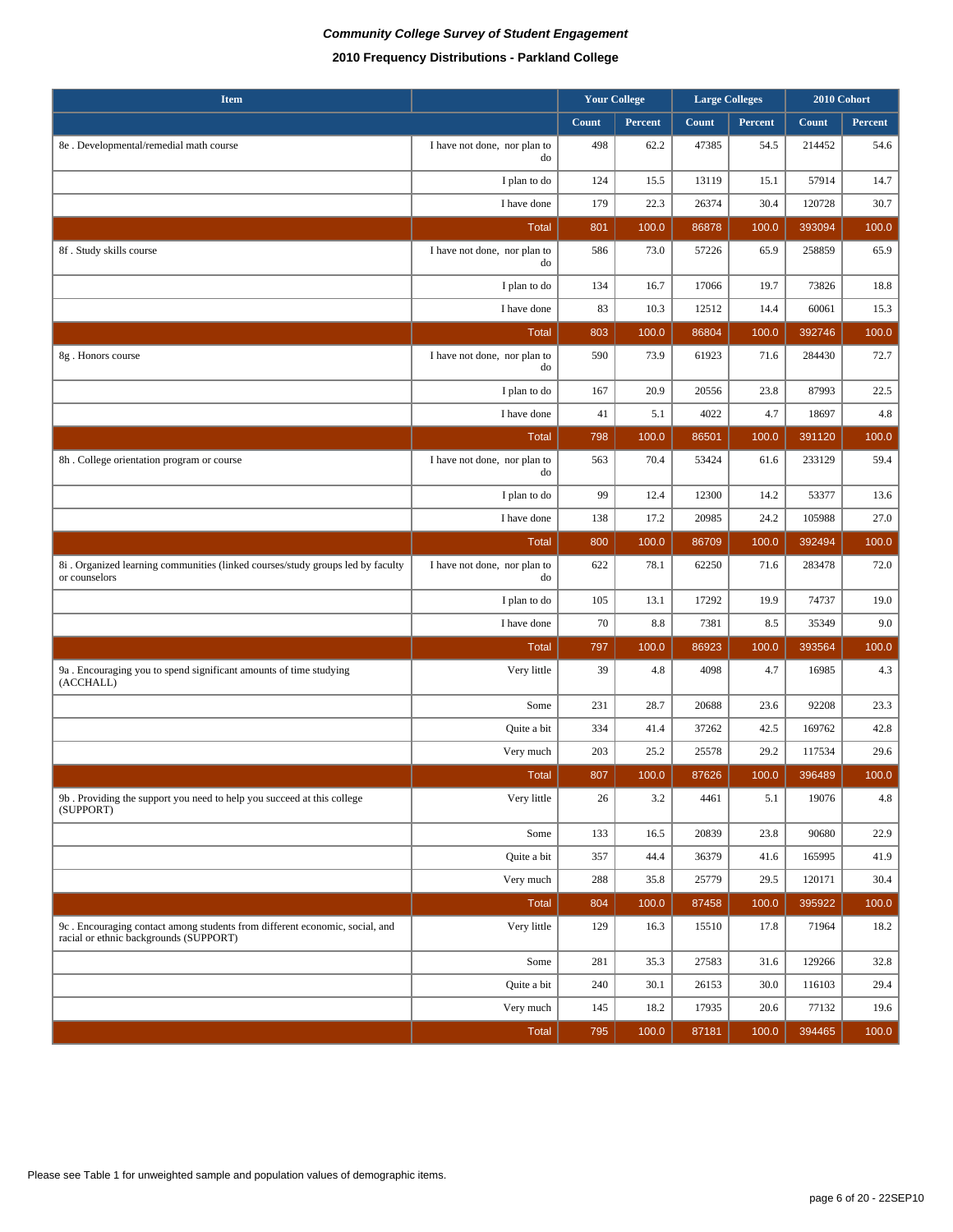| 2010 Frequency Distributions - Parkland College |  |  |  |
|-------------------------------------------------|--|--|--|
|-------------------------------------------------|--|--|--|

| <b>Item</b>                                                                                                                               |                    |        | <b>Your College</b> |       | <b>Large Colleges</b> | 2010 Cohort |         |
|-------------------------------------------------------------------------------------------------------------------------------------------|--------------------|--------|---------------------|-------|-----------------------|-------------|---------|
|                                                                                                                                           |                    | Count  | Percent             | Count | Percent               | Count       | Percent |
| 9d. Helping you cope with your non-academic responsibilities (work, family,<br>etc.) (SUPPORT)                                            | Very little        | 280    | 35.1                | 35545 | 40.8                  | 157340      | 39.9    |
|                                                                                                                                           | Some               | 326    | 40.8                | 29209 | 33.5                  | 134971      | 34.2    |
|                                                                                                                                           | Quite a bit        | 119    | 14.9                | 14897 | 17.1                  | 67896       | 17.2    |
|                                                                                                                                           | Very much          | 73     | 9.1                 | 7521  | 8.6                   | 34400       | 8.7     |
|                                                                                                                                           | <b>Total</b>       | 798    | 100.0               | 87172 | 100.0                 | 394607      | 100.0   |
| 9e. Providing the support you need to thrive socially (SUPPORT)                                                                           | Very little        | 200    | 25.4                | 24669 | 28.4                  | 108359      | 27.6    |
|                                                                                                                                           | Some               | 319    | 40.6                | 34006 | 39.2                  | 155850      | 39.7    |
|                                                                                                                                           | Quite a bit        | 187    | 23.8                | 19373 | 22.3                  | 89017       | 22.7    |
|                                                                                                                                           | Very much          | 80     | 10.2                | 8675  | 10.0                  | 39469       | 10.1    |
|                                                                                                                                           | <b>Total</b>       | 786    | 100.0               | 86723 | 100.0                 | 392695      | 100.0   |
| 9f. Providing the financial support you need to afford your education<br>(SUPPORT)                                                        | Very little        | 189    | 23.9                | 23867 | 27.5                  | 98643       | 25.1    |
|                                                                                                                                           | Some               | 225    | 28.5                | 23885 | 27.5                  | 105109      | 26.7    |
|                                                                                                                                           | Quite a bit        | 197    | 24.8                | 20644 | 23.8                  | 97727       | 24.8    |
|                                                                                                                                           | Very much          | 181    | 22.8                | 18475 | 21.3                  | 91855       | 23.4    |
|                                                                                                                                           | <b>Total</b>       | 792    | 100.0               | 86871 | 100.0                 | 393334      | 100.0   |
| 9g. Using computers in academic work                                                                                                      | Very little        | 34     | 4.2                 | 5466  | 6.3                   | 23907       | 6.0     |
|                                                                                                                                           | Some               | 106    | 13.2                | 15628 | 17.9                  | 68486       | 17.3    |
|                                                                                                                                           | Quite a bit        | 283    | 35.2                | 28665 | 32.8                  | 130127      | 32.9    |
|                                                                                                                                           | Very much          | 380    | 47.3                | 37684 | 43.1                  | 173242      | 43.8    |
|                                                                                                                                           | <b>Total</b>       | 803    | 100.0               | 87443 | 100.0                 | 395762      | 100.0   |
| 10a. Preparing for class (studying, reading, writing, rehearsing, doing<br>homework, or other activites related to your program) (STUEFF) | None               | 14     | 1.8                 | 1393  | 1.6                   | 6478        | 1.6     |
|                                                                                                                                           | 1-5 hours          | 346    | 42.7                | 36921 | 42.2                  | 164550      | 41.6    |
|                                                                                                                                           | 6-10 hours         | 233    | 28.8                | 26268 | 30.0                  | 118090      | 29.8    |
|                                                                                                                                           | 11-20 hours        | 148    | 18.3                | 15178 | 17.4                  | 69482       | 17.6    |
|                                                                                                                                           | 21-30 hours        | 47     | 5.8                 | 5123  | 5.9                   | 24301       | 6.1     |
|                                                                                                                                           | More than 30 hours | 21     | 2.5                 | 2557  | 2.9                   | 12959       | 3.3     |
|                                                                                                                                           | Total              | 809    | 100.0               | 87440 | 100.0                 | 395860      | 100.0   |
| 10b. Working for pay                                                                                                                      | None               | 179    | 22.2                | 19862 | 22.8                  | 94905       | 24.1    |
|                                                                                                                                           | $1-5$ hours        | $45\,$ | 5.5                 | 4789  | 5.5                   | 23267       | 5.9     |
|                                                                                                                                           | 6-10 hours         | 58     | 7.2                 | 5558  | 6.4                   | 25669       | 6.5     |
|                                                                                                                                           | 11-20 hours        | 147    | 18.2                | 11573 | 13.3                  | 50903       | 12.9    |
|                                                                                                                                           | 21-30 hours        | 191    | 23.7                | 15159 | 17.4                  | 65886       | 16.7    |
|                                                                                                                                           | More than 30 hours | 186    | 23.1                | 30205 | 34.7                  | 133808      | 33.9    |
|                                                                                                                                           | Total              | 806    | 100.0               | 87146 | 100.0                 | 394438      | 100.0   |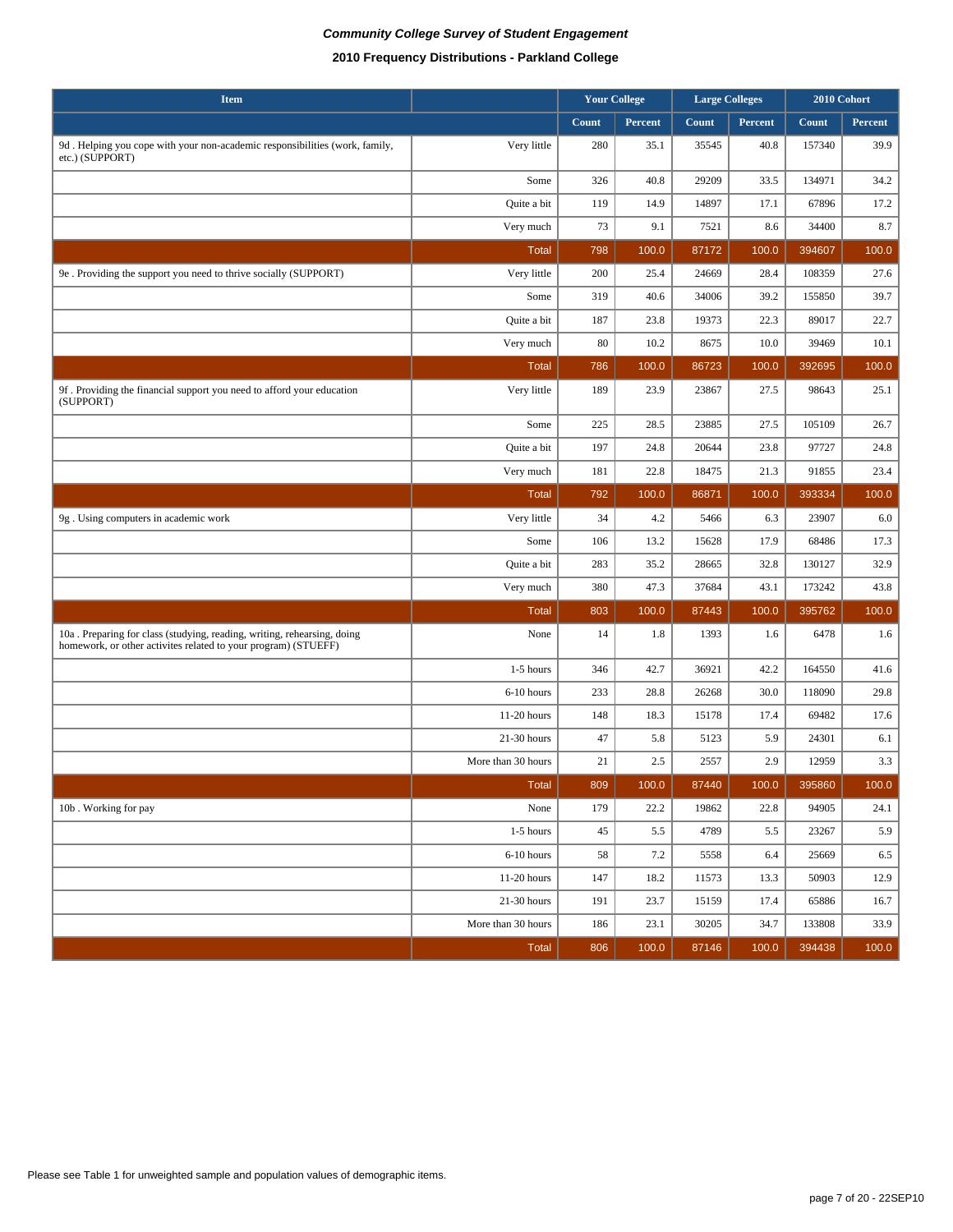| <b>Item</b>                                                                                                                                                |                                                  | <b>Your College</b> |         | <b>Large Colleges</b> |         | 2010 Cohort |          |
|------------------------------------------------------------------------------------------------------------------------------------------------------------|--------------------------------------------------|---------------------|---------|-----------------------|---------|-------------|----------|
|                                                                                                                                                            |                                                  | Count               | Percent | Count                 | Percent | Count       | Percent  |
| 10c. Participating in college-sponsored activities (organizations, campus<br>publications, student government, intercollegiate or intramural sports, etc.) | None                                             | 602                 | 74.3    | 72334                 | 83.0    | 323003      | $81.8\,$ |
|                                                                                                                                                            | $1-5$ hours                                      | 136                 | 16.7    | 10392                 | 11.9    | 50584       | 12.8     |
|                                                                                                                                                            | 6-10 hours                                       | 33                  | 4.0     | 2319                  | 2.7     | 10668       | 2.7      |
|                                                                                                                                                            | 11-20 hours                                      | 21                  | 2.5     | 1210                  | 1.4     | 5724        | 1.4      |
|                                                                                                                                                            | 21-30 hours                                      | $\overline{4}$      | 0.4     | 451                   | 0.5     | 2239        | 0.6      |
|                                                                                                                                                            | More than 30 hours                               | 15                  | 1.9     | 494                   | 0.6     | 2604        | 0.7      |
|                                                                                                                                                            | <b>Total</b>                                     | 811                 | 100.0   | 87200                 | 100.0   | 394822      | 100.0    |
| 10d. Providing care for dependents living with you (parents, children, spouse,<br>etc.)                                                                    | None                                             | 441                 | 54.8    | 39635                 | 45.6    | 172616      | 43.8     |
|                                                                                                                                                            | 1-5 hours                                        | 112                 | 13.9    | 14083                 | 16.2    | 60753       | 15.4     |
|                                                                                                                                                            | 6-10 hours                                       | 47                  | 5.9     | 7207                  | 8.3     | 30636       | 7.8      |
|                                                                                                                                                            | 11-20 hours                                      | 46                  | 5.8     | 5344                  | 6.1     | 23311       | 5.9      |
|                                                                                                                                                            | 21-30 hours                                      | 19                  | 2.3     | 3376                  | 3.9     | 15698       | 4.0      |
|                                                                                                                                                            | More than 30 hours                               | 139                 | 17.3    | 17325                 | 19.9    | 90802       | 23.1     |
|                                                                                                                                                            | <b>Total</b>                                     | 804                 | 100.0   | 86970                 | 100.0   | 393816      | 100.0    |
| 10e . Commuting to and from classes                                                                                                                        | None                                             | 29                  | 3.6     | 5330                  | 6.1     | 26847       | 6.8      |
|                                                                                                                                                            | 1-5 hours                                        | 541                 | 66.9    | 60174                 | 69.1    | 270179      | 68.5     |
|                                                                                                                                                            | 6-10 hours                                       | 159                 | 19.6    | 14135                 | 16.2    | 63516       | 16.1     |
|                                                                                                                                                            | 11-20 hours                                      | 45                  | 5.6     | 4571                  | 5.2     | 20190       | 5.1      |
|                                                                                                                                                            | 21-30 hours                                      | 15                  | 1.9     | 1263                  | 1.4     | 5683        | 1.4      |
|                                                                                                                                                            | More than 30 hours                               | 20                  | 2.5     | 1658                  | 1.9     | 8091        | 2.1      |
|                                                                                                                                                            | <b>Total</b>                                     | 809                 | 100.0   | 87131                 | 100.0   | 394506      | 100.0    |
| 11a. Other students                                                                                                                                        | Unfriendly, unsupportive,<br>sense of alienation | 9                   | 1.1     | 933                   | 1.1     | 3742        | 0.9      |
|                                                                                                                                                            | (2)                                              | 27                  | 3.3     | 1934                  | 2.2     | 7726        | 2.0      |
|                                                                                                                                                            | (3)                                              | 32                  | 3.9     | 4275                  | 4.9     | 17264       | 4.4      |
|                                                                                                                                                            | (4)                                              | 138                 | 17.0    | 14361                 | 16.4    | 60337       | 15.2     |
|                                                                                                                                                            | (5)                                              | 194                 | 23.9    | 19814                 | 22.6    | 86570       | 21.9     |
|                                                                                                                                                            | (6)                                              | 199                 | 24.5    | 24081                 | 27.5    | 111194      | $28.1\,$ |
|                                                                                                                                                            | Friendly, supportive, sense of<br>belonging      | 213                 | 26.3    | 22098                 | 25.3    | 109244      | 27.6     |
|                                                                                                                                                            | Total                                            | 812                 | 100.0   | 87496                 | 100.0   | 396077      | 100.0    |
| 11b. Instructors                                                                                                                                           | Unavailable, unhelpful,<br>unsympathetic         | $10\,$              | 1.3     | 594                   | 0.7     | 2681        | $0.7\,$  |
|                                                                                                                                                            | (2)                                              | 10                  | 1.2     | 1357                  | 1.6     | 5935        | 1.5      |
|                                                                                                                                                            | (3)                                              | 26                  | 3.2     | 3298                  | 3.8     | 13907       | $3.5\,$  |
|                                                                                                                                                            | (4)                                              | 63                  | 7.8     | 10710                 | 12.2    | 45002       | 11.4     |
|                                                                                                                                                            | (5)                                              | 182                 | 22.3    | 18814                 | 21.5    | 82005       | 20.7     |
|                                                                                                                                                            | (6)                                              | 288                 | 35.4    | 27759                 | 31.7    | 125710      | 31.7     |
|                                                                                                                                                            | Available, helpful,<br>sympathetic               | 234                 | 28.8    | 24958                 | 28.5    | 120846      | 30.5     |
|                                                                                                                                                            | Total                                            | 813                 | 100.0   | 87490                 | 100.0   | 396086      | 100.0    |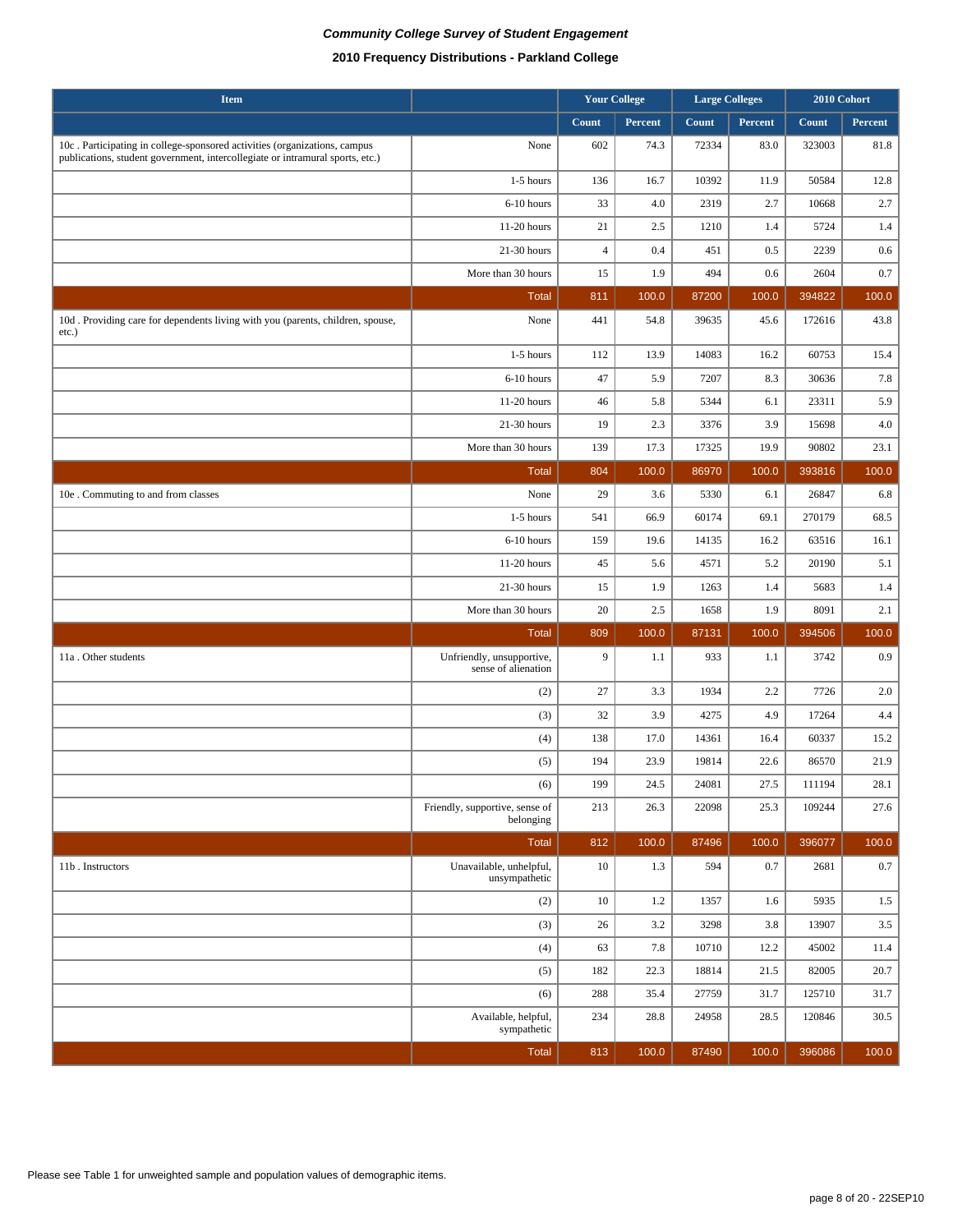| <b>Item</b>                                             |                                 |       | <b>Your College</b> | <b>Large Colleges</b> |         | 2010 Cohort |         |
|---------------------------------------------------------|---------------------------------|-------|---------------------|-----------------------|---------|-------------|---------|
|                                                         |                                 | Count | Percent             | Count                 | Percent | Count       | Percent |
| 11c. Administrative personnel and offices               | Unhelpful, inconsiderate, rigid | 19    | 2.4                 | 3392                  | 3.9     | 12866       | 3.3     |
|                                                         | (2)                             | 32    | 4.0                 | 4713                  | 5.4     | 18693       | 4.7     |
|                                                         | (3)                             | 45    | 5.6                 | 8056                  | 9.2     | 32204       | 8.1     |
|                                                         | (4)                             | 180   | 22.4                | 18196                 | 20.8    | 76751       | 19.4    |
|                                                         | (5)                             | 178   | 22.1                | 19380                 | 22.2    | 86960       | 22.0    |
|                                                         | (6)                             | 197   | 24.5                | 18556                 | 21.3    | 89852       | 22.7    |
|                                                         | Helpful, considerate, flexible  | 152   | 19.0                | 15017                 | 17.2    | 77984       | 19.7    |
|                                                         | <b>Total</b>                    | 803   | 100.0               | 87310                 | 100.0   | 395310      | 100.0   |
| 12a . Acquiring a broad general education               | Very little                     | 49    | 6.1                 | 4932                  | 5.7     | 21267       | 5.4     |
|                                                         | Some                            | 203   | 25.3                | 19937                 | 22.9    | 89976       | 22.8    |
|                                                         | Quite a bit                     | 307   | 38.2                | 36429                 | 41.8    | 166091      | 42.1    |
|                                                         | Very much                       | 245   | 30.5                | 25903                 | 29.7    | 117529      | 29.8    |
|                                                         | <b>Total</b>                    | 804   | 100.0               | 87201                 | 100.0   | 394863      | 100.0   |
| 12b. Acquiring job or work-related knowledge and skills | Very little                     | 116   | 14.3                | 17431                 | 20.0    | 68833       | 17.5    |
|                                                         | Some                            | 252   | 31.3                | 26982                 | 31.0    | 116549      | 29.6    |
|                                                         | Quite a bit                     | 263   | 32.6                | 25502                 | 29.3    | 120923      | 30.7    |
|                                                         | Very much                       | 176   | 21.8                | 17116                 | 19.7    | 87790       | 22.3    |
|                                                         | <b>Total</b>                    | 807   | 100.0               | 87031                 | 100.0   | 394095      | 100.0   |
| 12c. Writing clearly and effectively                    | Very little                     | 90    | 11.3                | 9876                  | 11.3    | 43793       | 11.1    |
|                                                         | Some                            | 264   | 33.0                | 24998                 | 28.7    | 112403      | 28.5    |
|                                                         | Quite a bit                     | 291   | 36.5                | 33103                 | 38.0    | 149838      | 38.0    |
|                                                         | Very much                       | 153   | 19.2                | 19137                 | 22.0    | 88287       | 22.4    |
|                                                         | <b>Total</b>                    | 798   | 100.0               | 87114                 | 100.0   | 394321      | 100.0   |
| 12d. Speaking clearly and effectively                   | Very little                     | 114   | 14.3                | 12673                 | 14.6    | 54800       | 13.9    |
|                                                         | Some                            | 256   | 32.1                | 26142                 | 30.0    | 118760      | 30.1    |
|                                                         | Quite a bit                     | 302   | 37.8                | 30686                 | 35.2    | 139194      | 35.3    |
|                                                         | Very much                       | 126   | 15.7                | 17552                 | 20.2    | 81315       | 20.6    |
|                                                         | <b>Total</b>                    | 798   | 100.0               | 87053                 | 100.0   | 394069      | 100.0   |
| 12e . Thinking critically and analytically              | Very little                     | 51    | 6.3                 | 5802                  | 6.7     | 24806       | 6.3     |
|                                                         | Some                            | 219   | 27.2                | 21812                 | 25.1    | 96874       | 24.6    |
|                                                         | Quite a bit                     | 339   | 42.2                | 36280                 | 41.7    | 165197      | 41.9    |
|                                                         | Very much                       | 195   | 24.3                | 23134                 | 26.6    | 107156      | 27.2    |
|                                                         | Total                           | 804   | 100.0               | 87028                 | 100.0   | 394033      | 100.0   |
| 12f . Solving numerical problems                        | Very little                     | 140   | 17.5                | 14356                 | 16.5    | 61915       | 15.7    |
|                                                         | Some                            | 237   | 29.7                | 25302                 | 29.1    | 113989      | 29.0    |
|                                                         | Quite a bit                     | 278   | 34.8                | 28901                 | 33.3    | 133349      | 33.9    |
|                                                         | Very much                       | 143   | 17.9                | 18345                 | 21.1    | 84322       | 21.4    |
|                                                         | Total                           | 798   | 100.0               | 86904                 | 100.0   | 393575      | 100.0   |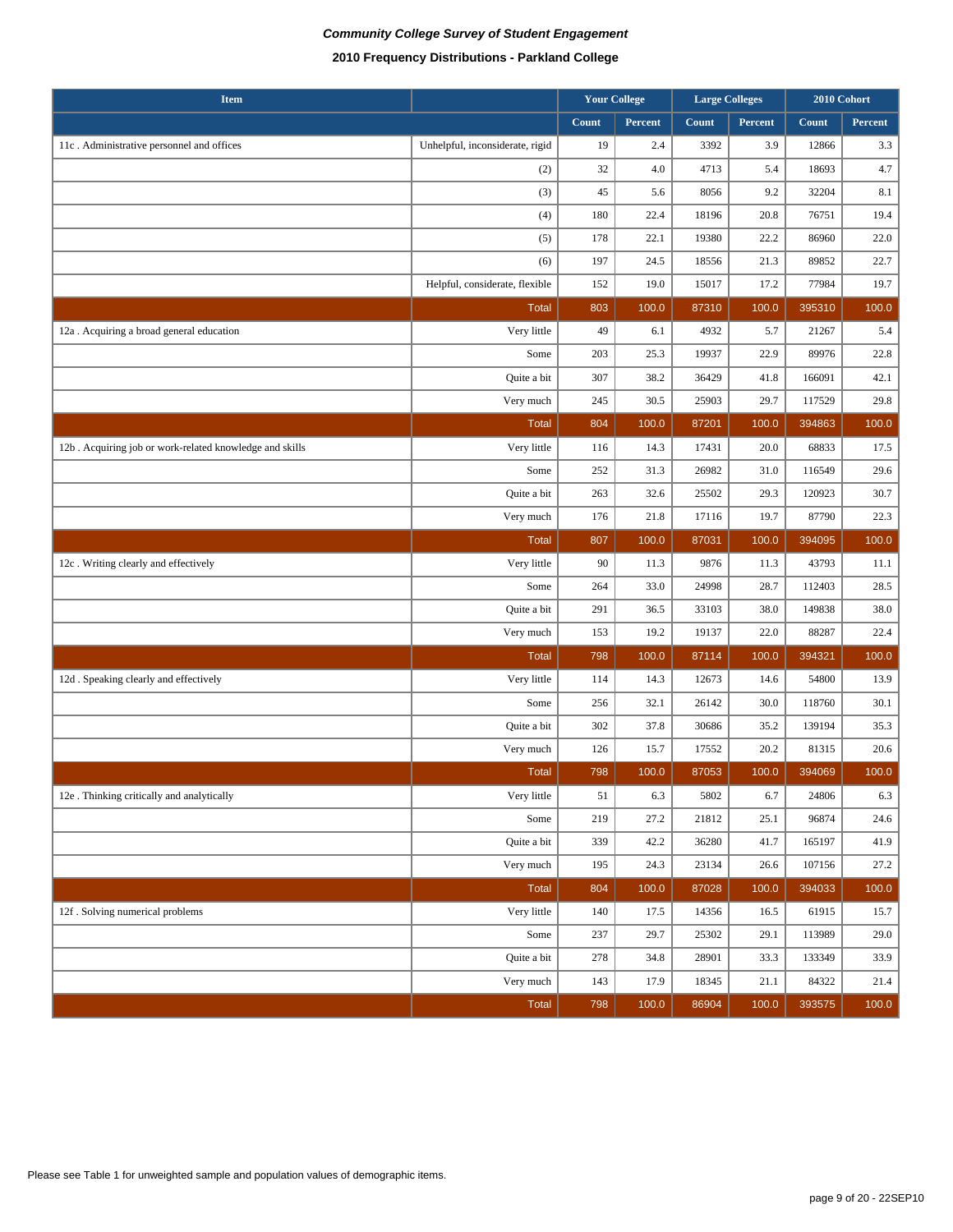| <b>Item</b>                                                      |              |       | <b>Your College</b> |       | <b>Large Colleges</b> |        | 2010 Cohort |
|------------------------------------------------------------------|--------------|-------|---------------------|-------|-----------------------|--------|-------------|
|                                                                  |              | Count | Percent             | Count | Percent               | Count  | Percent     |
| 12g. Using computing and information technology                  | Very little  | 76    | 9.4                 | 12208 | 14.0                  | 50762  | 12.9        |
|                                                                  | Some         | 212   | 26.2                | 24139 | 27.8                  | 105260 | 26.7        |
|                                                                  | Quite a bit  | 297   | 36.7                | 27953 | 32.2                  | 129837 | 33.0        |
|                                                                  | Very much    | 224   | 27.6                | 22642 | 26.0                  | 107869 | 27.4        |
|                                                                  | <b>Total</b> | 809   | 100.0               | 86942 | 100.0                 | 393728 | 100.0       |
| 12h. Working effectively with others                             | Very little  | 72    | 9.0                 | 8443  | 9.7                   | 35240  | 8.9         |
|                                                                  | Some         | 263   | 32.4                | 27666 | 31.8                  | 120596 | 30.6        |
|                                                                  | Quite a bit  | 312   | 38.6                | 31524 | 36.2                  | 145938 | 37.0        |
|                                                                  | Very much    | 162   | 20.0                | 19369 | 22.3                  | 92321  | 23.4        |
|                                                                  | <b>Total</b> | 809   | 100.0               | 87002 | 100.0                 | 394095 | 100.0       |
| 12i . Learning effectively on your own                           | Very little  | 57    | 7.1                 | 6194  | 7.1                   | 25654  | 6.5         |
|                                                                  | Some         | 215   | 26.5                | 21305 | 24.5                  | 94861  | 24.1        |
|                                                                  | Quite a bit  | 318   | 39.3                | 34923 | 40.1                  | 159540 | 40.5        |
|                                                                  | Very much    | 219   | 27.1                | 24631 | 28.3                  | 114061 | 28.9        |
|                                                                  | <b>Total</b> | 809   | 100.0               | 87053 | 100.0                 | 394116 | 100.0       |
| 12j. Understanding yourself                                      | Very little  | 117   | 14.5                | 14580 | 16.8                  | 63094  | 16.0        |
|                                                                  | Some         | 277   | 34.4                | 25305 | 29.1                  | 115237 | 29.3        |
|                                                                  | Quite a bit  | 222   | 27.6                | 27003 | 31.1                  | 124347 | 31.6        |
|                                                                  | Very much    | 189   | 23.5                | 20059 | 23.1                  | 90861  | 23.1        |
|                                                                  | <b>Total</b> | 805   | 100.0               | 86947 | 100.0                 | 393539 | 100.0       |
| 12k. Understanding people of other racial and ethnic backgrounds | Very little  | 182   | 22.9                | 18822 | 21.7                  | 88569  | 22.5        |
|                                                                  | Some         | 268   | 33.8                | 28519 | 32.8                  | 131799 | 33.5        |
|                                                                  | Quite a bit  | 209   | 26.4                | 24063 | 27.7                  | 105451 | 26.8        |
|                                                                  | Very much    | 134   | 16.9                | 15433 | 17.8                  | 67311  | 17.1        |
|                                                                  | <b>Total</b> | 793   | 100.0               | 86837 | 100.0                 | 393130 | 100.0       |
| 121. Developing a personal code of values and ethics             | Very little  | 214   | 26.8                | 20882 | 24.1                  | 90344  | 23.0        |
|                                                                  | Some         | 252   | 31.5                | 28139 | 32.4                  | 129224 | 32.9        |
|                                                                  | Quite a bit  | 206   | 25.7                | 23255 | 26.8                  | 106712 | 27.1        |
|                                                                  | Very much    | 129   | 16.1                | 14547 | 16.8                  | 66883  | 17.0        |
|                                                                  | <b>Total</b> | 801   | 100.0               | 86823 | 100.0                 | 393163 | 100.0       |
| 12m . Contributing to the welfare of your community              | Very little  | 298   | 37.4                | 32903 | 38.0                  | 141489 | 36.0        |
|                                                                  | Some         | 301   | 37.8                | 29884 | 34.5                  | 138497 | 35.3        |
|                                                                  | Quite a bit  | 124   | 15.6                | 15733 | 18.2                  | 73697  | 18.8        |
|                                                                  | Very much    | 73    | 9.2                 | 8149  | 9.4                   | 38798  | 9.9         |
|                                                                  | <b>Total</b> | 796   | 100.0               | 86669 | 100.0                 | 392481 | 100.0       |
| 12n. Developing clearer career goals                             | Very little  | 94    | 11.7                | 13494 | 15.5                  | 56993  | 14.5        |
|                                                                  | Some         | 224   | 27.8                | 24830 | 28.6                  | 109703 | 27.9        |
|                                                                  | Quite a bit  | 273   | 33.9                | 27864 | 32.0                  | 129074 | 32.8        |
|                                                                  | Very much    | 214   | 26.6                | 20770 | 23.9                  | 98052  | 24.9        |
|                                                                  | Total        | 805   | 100.0               | 86958 | 100.0                 | 393822 | 100.0       |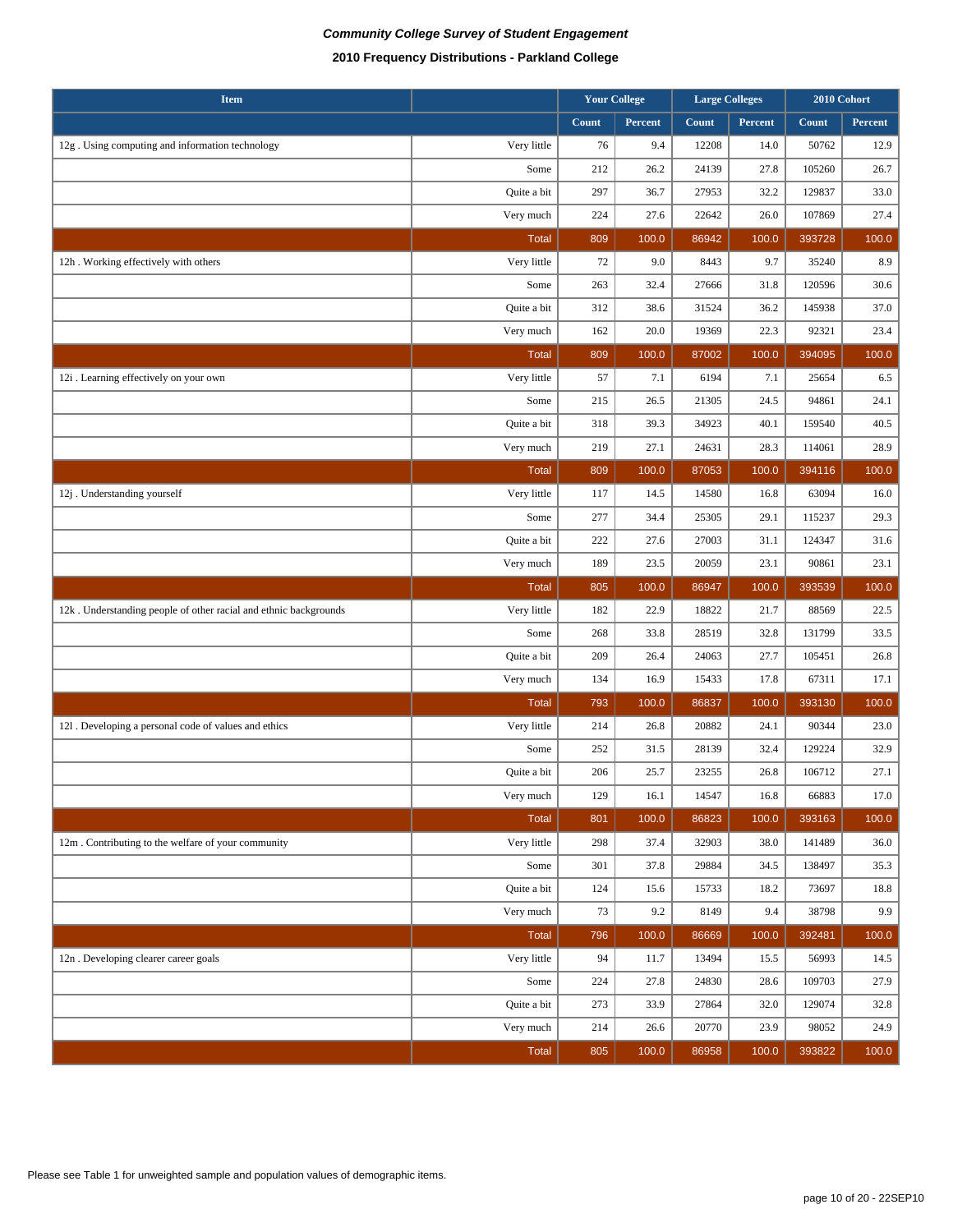| <b>Item</b>                                                  |                            |       | <b>Your College</b> | <b>Large Colleges</b> |         |        | 2010 Cohort |
|--------------------------------------------------------------|----------------------------|-------|---------------------|-----------------------|---------|--------|-------------|
|                                                              |                            | Count | Percent             | Count                 | Percent | Count  | Percent     |
| 12o . Gaining information about career opportunities         | Very little                | 135   | 16.8                | 17222                 | 19.8    | 72488  | 18.4        |
|                                                              | Some                       | 249   | 31.1                | 25997                 | 29.8    | 116695 | 29.6        |
|                                                              | Quite a bit                | 234   | 29.2                | 25348                 | 29.1    | 117339 | 29.8        |
|                                                              | Very much                  | 184   | 22.9                | 18532                 | 21.3    | 87885  | 22.3        |
|                                                              | <b>Total</b>               | 802   | 100.0               | 87099                 | 100.0   | 394407 | 100.0       |
| 13.1a . Frequency: Academic advising/planning (SUPPORT)      | Do not know/not applicable | 68    | 8.4                 | 7585                  | 8.8     | 34851  | 8.9         |
|                                                              | Rarely/never               | 234   | 29.2                | 31157                 | 36.2    | 133741 | 34.3        |
|                                                              | Sometimes                  | 389   | 48.5                | 36630                 | 42.6    | 170097 | 43.6        |
|                                                              | Often                      | 111   | 13.8                | 10670                 | 12.4    | 51453  | 13.2        |
|                                                              | <b>Total</b>               | 802   | 100.0               | 86042                 | 100.0   | 390142 | 100.0       |
| 13.1b . Frequency: Career counseling (SUPPORT)               | Do not know/not applicable | 172   | 21.6                | 17250                 | 20.1    | 80623  | 20.7        |
|                                                              | Rarely/never               | 379   | 47.4                | 43692                 | 51.0    | 195983 | 50.4        |
|                                                              | Sometimes                  | 183   | 23.0                | 19808                 | 23.1    | 90224  | 23.2        |
|                                                              | Often                      | 65    | 8.1                 | 4861                  | 5.7     | 21748  | 5.6         |
|                                                              | <b>Total</b>               | 799   | 100.0               | 85611                 | 100.0   | 388578 | 100.0       |
| 13.1c. Frequency: Job placement assistance                   | Do not know/not applicable | 329   | 41.6                | 34958                 | 41.1    | 159647 | 41.4        |
|                                                              | Rarely/never               | 368   | 46.7                | 40849                 | 48.1    | 181671 | 47.1        |
|                                                              | Sometimes                  | 68    | 8.6                 | 7003                  | 8.2     | 34096  | $8.8\,$     |
|                                                              | Often                      | 25    | 3.1                 | 2162                  | 2.5     | 10478  | 2.7         |
|                                                              | <b>Total</b>               | 790   | 100.0               | 84972                 | 100.0   | 385892 | 100.0       |
| 13.1d. Frequency: Peer or other tutoring (STUEFF)            | Do not know/not applicable | 268   | 34.1                | 23171                 | 27.3    | 106081 | 27.5        |
|                                                              | Rarely/never               | 353   | 44.9                | 39435                 | 46.5    | 178900 | 46.4        |
|                                                              | Sometimes                  | 119   | 15.1                | 15866                 | 18.7    | 71439  | 18.5        |
|                                                              | Often                      | 47    | 5.9                 | 6390                  | 7.5     | 28821  | 7.5         |
|                                                              | <b>Total</b>               | 787   | 100.0               | 84862                 | 100.0   | 385241 | 100.0       |
| 13.1e . Frequency: Skill labs (writing, math, etc.) (STUEFF) | Do not know/not applicable | 231   | 29.1                | 19694                 | 23.3    | 89419  | 23.3        |
|                                                              | Rarely/never               | 317   | 39.8                | 32384                 | 38.3    | 143337 | 37.3        |
|                                                              | Sometimes                  | 171   | 21.5                | 20018                 | 23.6    | 93063  | 24.2        |
|                                                              | Often                      | 77    | 9.6                 | 12549                 | 14.8    | 58623  | 15.2        |
|                                                              | <b>Total</b>               | 796   | 100.0               | 84645                 | 100.0   | 384442 | 100.0       |
| 13.1f. Frequency: Child care                                 | Do not know/not applicable | 471   | 59.3                | 47895                 | 56.5    | 218694 | 56.9        |
|                                                              | Rarely/never               | 289   | 36.5                | 32898                 | 38.8    | 145817 | 37.9        |
|                                                              | Sometimes                  | 17    | 2.1                 | 2243                  | 2.6     | 10896  | 2.8         |
|                                                              | Often                      | 17    | 2.1                 | 1689                  | 2.0     | 9117   | 2.4         |
|                                                              | <b>Total</b>               | 794   | 100.0               | 84725                 | 100.0   | 384524 | 100.0       |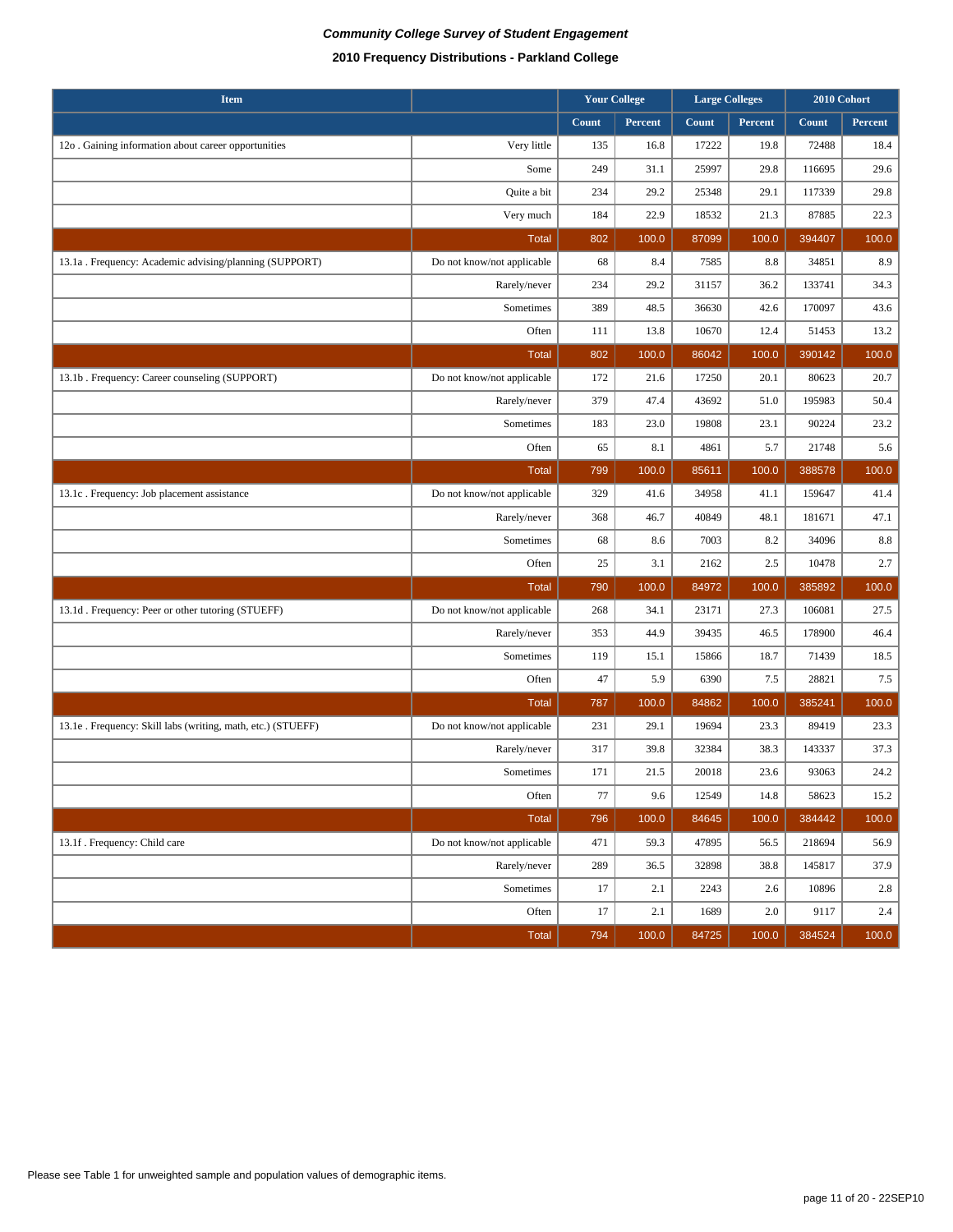| <b>Item</b>                                             |                            |       | <b>Your College</b> |       | <b>Large Colleges</b> |        | 2010 Cohort |
|---------------------------------------------------------|----------------------------|-------|---------------------|-------|-----------------------|--------|-------------|
|                                                         |                            | Count | Percent             | Count | Percent               | Count  | Percent     |
| 13.1g . Frequency: Financial aid advising               | Do not know/not applicable | 203   | 25.6                | 20219 | 23.9                  | 82808  | 21.5        |
|                                                         | Rarely/never               | 234   | 29.5                | 28768 | 33.9                  | 121192 | 31.5        |
|                                                         | Sometimes                  | 239   | 30.1                | 21655 | 25.6                  | 110518 | 28.7        |
|                                                         | Often                      | 118   | 14.8                | 14113 | 16.7                  | 70123  | 18.2        |
|                                                         | <b>Total</b>               | 794   | 100.0               | 84755 | 100.0                 | 384641 | 100.0       |
| 13.1h . Frequency: Computer lab (STUEFF)                | Do not know/not applicable | 122   | 15.4                | 11752 | 13.8                  | 50936  | 13.2        |
|                                                         | Rarely/never               | 215   | 27.2                | 21516 | 25.3                  | 92737  | 24.1        |
|                                                         | Sometimes                  | 204   | 25.8                | 25199 | 29.7                  | 115681 | 30.0        |
|                                                         | Often                      | 249   | 31.5                | 26443 | 31.1                  | 126051 | 32.7        |
|                                                         | <b>Total</b>               | 790   | 100.0               | 84910 | 100.0                 | 385405 | 100.0       |
| 13.1i . Frequency: Student organizations                | Do not know/not applicable | 317   | 40.0                | 32565 | 38.6                  | 145931 | 38.2        |
|                                                         | Rarely/never               | 341   | 43.1                | 38459 | 45.6                  | 172452 | 45.1        |
|                                                         | Sometimes                  | 86    | 10.9                | 9415  | 11.2                  | 45529  | 11.9        |
|                                                         | Often                      | 48    | 6.0                 | 3819  | 4.5                   | 18570  | 4.9         |
|                                                         | <b>Total</b>               | 792   | 100.0               | 84258 | 100.0                 | 382482 | 100.0       |
| 13.1j . Frequency: Transfer credit assistance           | Do not know/not applicable | 318   | 39.7                | 28858 | 34.0                  | 135948 | 35.2        |
|                                                         | Rarely/never               | 307   | 38.4                | 32566 | 38.3                  | 142985 | 37.1        |
|                                                         | Sometimes                  | 138   | 17.2                | 17507 | 20.6                  | 78968  | 20.5        |
|                                                         | Often                      | 38    | 4.7                 | 6055  | 7.1                   | 27846  | $7.2\,$     |
|                                                         | Total                      | 801   | 100.0               | 84986 | 100.0                 | 385747 | 100.0       |
| 13.1k. Frequency: Services for people with disabilities | Do not know/not applicable | 442   | 55.8                | 48682 | 57.2                  | 223918 | 57.9        |
|                                                         | Rarely/never               | 282   | 35.6                | 29458 | 34.6                  | 129817 | 33.6        |
|                                                         | Sometimes                  | 35    | 4.5                 | 3859  | 4.5                   | 18296  | 4.7         |
|                                                         | Often                      | 32    | 4.1                 | 3087  | 3.6                   | 14370  | 3.7         |
|                                                         | <b>Total</b>               | 791   | 100.0               | 85086 | 100.0                 | 386401 | 100.0       |
| 13.2a . Satisfaction: Academic advising/planning        | Not applicable             | 99    | 12.6                | 15644 | 18.7                  | 68360  | 18.0        |
|                                                         | Not at all                 | 67    | 8.5                 | 9344  | 11.2                  | 37839  | 9.9         |
|                                                         | Somewhat                   | 378   | 47.8                | 36907 | 44.1                  | 165400 | 43.5        |
|                                                         | Very                       | 246   | 31.1                | 21718 | 26.0                  | 108737 | 28.6        |
|                                                         | Total                      | 790   | 100.0               | 83613 | 100.0                 | 380336 | 100.0       |
| 13.2b . Satisfaction: Career Counseling                 | Not applicable             | 332   | 42.3                | 34720 | 42.0                  | 155852 | 41.4        |
|                                                         | Not at all                 | 91    | 11.7                | 10993 | 13.3                  | 49378  | 13.1        |
|                                                         | Somewhat                   | 216   | 27.6                | 24166 | 29.2                  | 110052 | 29.2        |
|                                                         | Very                       | 144   | 18.4                | 12875 | 15.6                  | 61439  | 16.3        |
|                                                         | Total                      | 783   | 100.0               | 82754 | 100.0                 | 376721 | 100.0       |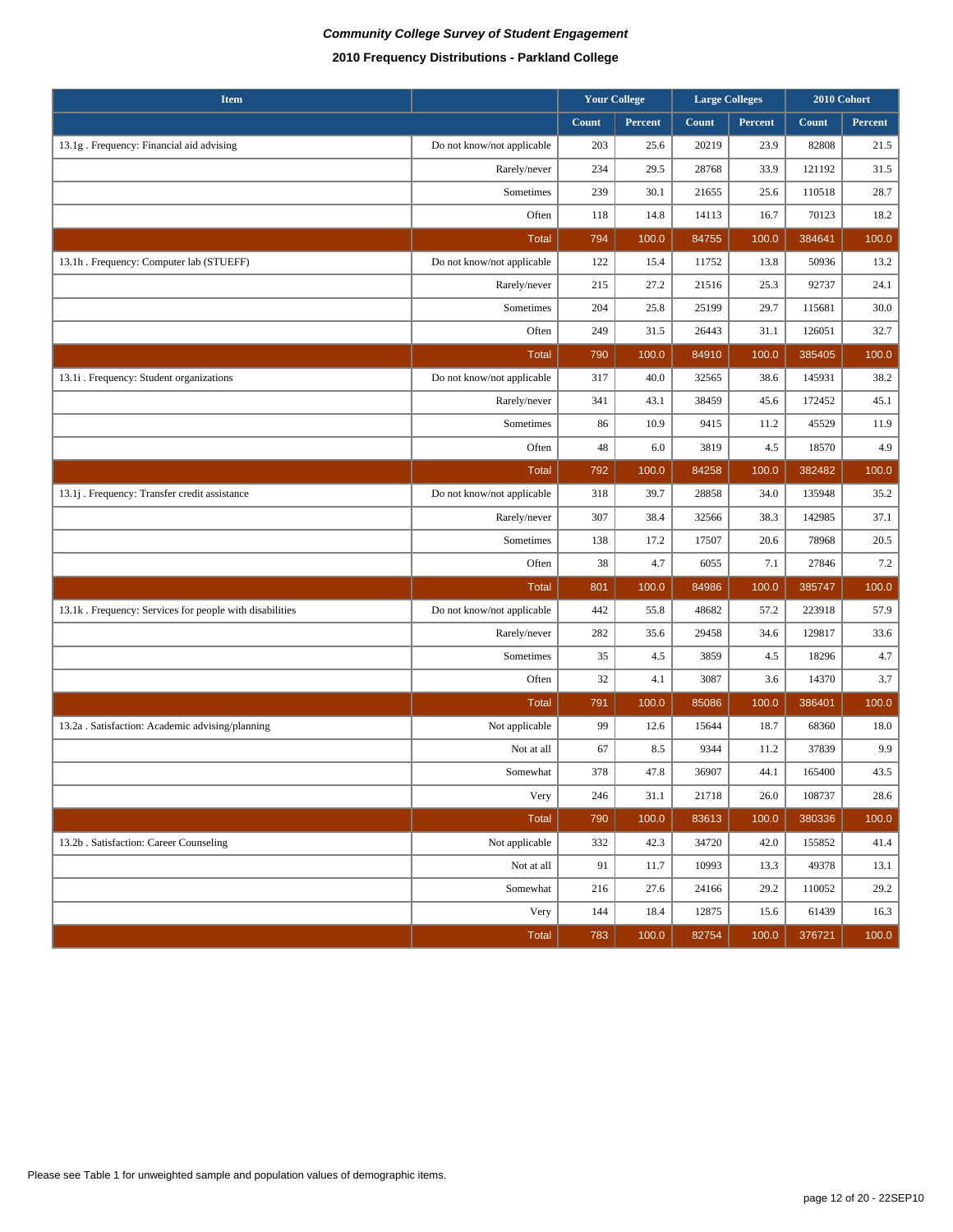| <b>Item</b>                                            |                |       | <b>Your College</b><br><b>Large Colleges</b> |       | 2010 Cohort |        |         |
|--------------------------------------------------------|----------------|-------|----------------------------------------------|-------|-------------|--------|---------|
|                                                        |                | Count | Percent                                      | Count | Percent     | Count  | Percent |
| 13.2c. Satisfaction: Job placement assistance          | Not applicable | 499   | 65.4                                         | 52744 | 64.5        | 234862 | 63.1    |
|                                                        | Not at all     | 96    | 12.6                                         | 11194 | 13.7        | 50676  | 13.6    |
|                                                        | Somewhat       | 116   | 15.2                                         | 12490 | 15.3        | 60203  | 16.2    |
|                                                        | Very           | 53    | 6.9                                          | 5295  | 6.5         | 26459  | 7.1     |
|                                                        | <b>Total</b>   | 764   | 100.0                                        | 81723 | 100.0       | 372200 | 100.0   |
| 13.2d . Satisfaction: Peer or other tutoring           | Not applicable | 443   | 57.7                                         | 41138 | 50.3        | 184943 | 49.7    |
|                                                        | Not at all     | 47    | 6.1                                          | 7690  | 9.4         | 35213  | 9.5     |
|                                                        | Somewhat       | 134   | 17.5                                         | 19127 | 23.4        | 86730  | 23.3    |
|                                                        | Very           | 144   | 18.7                                         | 13798 | 16.9        | 65198  | 17.5    |
|                                                        | <b>Total</b>   | 768   | 100.0                                        | 81753 | 100.0       | 372084 | 100.0   |
| 13.2e . Satisfaction: Skill labs (writing, math, etc.) | Not applicable | 381   | 49.6                                         | 34969 | 42.9        | 154677 | 41.7    |
|                                                        | Not at all     | 47    | 6.1                                          | 6088  | 7.5         | 27359  | 7.4     |
|                                                        | Somewhat       | 178   | 23.2                                         | 22480 | 27.6        | 104750 | 28.2    |
|                                                        | Very           | 161   | 21.0                                         | 17998 | 22.1        | 84306  | 22.7    |
|                                                        | <b>Total</b>   | 767   | 100.0                                        | 81535 | 100.0       | 371092 | 100.0   |
| 13.2f . Satisfaction: Child care                       | Not applicable | 627   | 81.7                                         | 64179 | 79.1        | 288652 | 78.1    |
|                                                        | Not at all     | 50    | 6.5                                          | 7591  | 9.4         | 35740  | 9.7     |
|                                                        | Somewhat       | 50    | 6.5                                          | 5820  | 7.2         | 27447  | 7.4     |
|                                                        | Very           | 40    | 5.3                                          | 3594  | 4.4         | 17640  | 4.8     |
|                                                        | <b>Total</b>   | 767   | 100.0                                        | 81184 | 100.0       | 369479 | 100.0   |
| 13.2g . Satisfaction: Financial aid advising           | Not applicable | 290   | 37.8                                         | 30747 | 37.7        | 124036 | 33.4    |
|                                                        |                |       |                                              |       |             |        |         |
|                                                        | Not at all     | 76    | 9.9                                          | 11253 | 13.8        | 47840  | 12.9    |
|                                                        | Somewhat       | 212   | 27.6                                         | 20654 | 25.3        | 98833  | 26.6    |
|                                                        | Very           | 189   | 24.6                                         | 18890 | 23.2        | 100851 | 27.1    |
|                                                        | <b>Total</b>   | 767   | 100.0                                        | 81544 | 100.0       | 371560 | 100.0   |
| 13.2h . Satisfaction: Computer lab                     | Not applicable | 196   | 25.0                                         | 19679 | 24.1        | 82748  | 22.2    |
|                                                        | Not at all     | 35    | 4.4                                          | 4441  | 5.4         | 19939  | 5.3     |
|                                                        | Somewhat       | 220   | 28.1                                         | 23689 | 29.0        | 107108 | 28.7    |
|                                                        | Very           | 333   | 42.5                                         | 33979 | 41.5        | 163136 | 43.7    |
|                                                        | <b>Total</b>   | 784   | 100.0                                        | 81788 | 100.0       | 372931 | 100.0   |
| 13.2i . Satisfaction: Student organizations            | Not applicable | 469   | 60.9                                         | 49879 | 61.8        | 221383 | 60.2    |
|                                                        | Not at all     | 63    | 8.2                                          | 8439  | 10.4        | 37938  | 10.3    |
|                                                        | Somewhat       | 140   | 18.2                                         | 15205 | 18.8        | 73367  | 19.9    |
|                                                        | Very           | 98    | 12.7                                         | 7250  | 9.0         | 35320  | 9.6     |
|                                                        | <b>Total</b>   | 770   | 100.0                                        | 80773 | 100.0       | 368008 | 100.0   |
| 13.2j . Satisfaction: Transfer credit assistance       | Not applicable | 455   | 58.8                                         | 41393 | 50.6        | 188709 | 50.7    |
|                                                        | Not at all     | 84    | 10.9                                         | 9584  | 11.7        | 41905  | 11.3    |
|                                                        | Somewhat       | 152   | 19.6                                         | 19098 | 23.4        | 85572  | 23.0    |
|                                                        | Very           | 82    | 10.6                                         | 11685 | 14.3        | 55904  | 15.0    |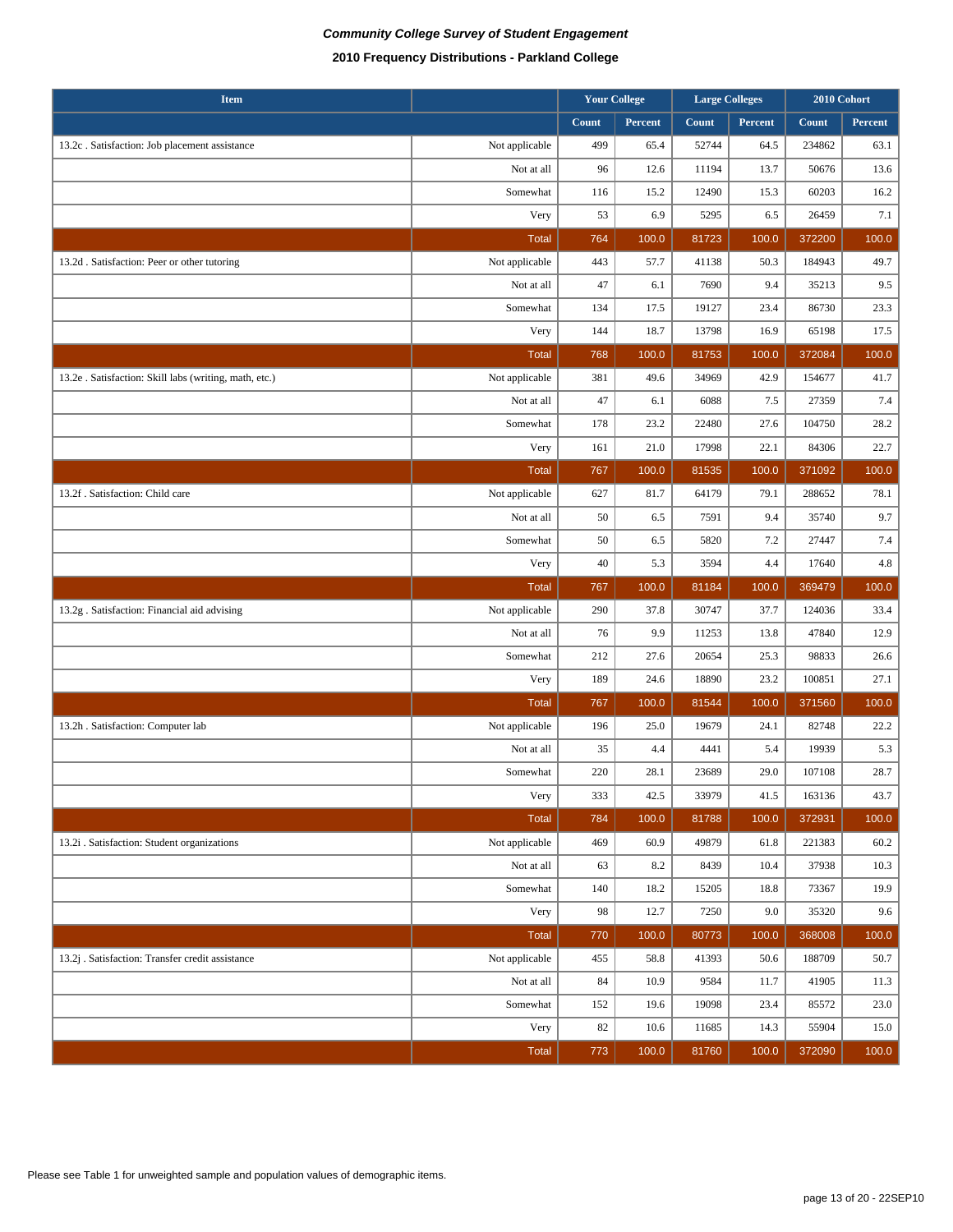| <b>Item</b>                                                |                |       | <b>Your College</b><br><b>Large Colleges</b> |       |         |        |         |  | 2010 Cohort |
|------------------------------------------------------------|----------------|-------|----------------------------------------------|-------|---------|--------|---------|--|-------------|
|                                                            |                | Count | Percent                                      | Count | Percent | Count  | Percent |  |             |
| 13.2k. Satisfaction: Services for people with disabilities | Not applicable | 570   | 74.7                                         | 61374 | 75.3    | 276379 | 74.5    |  |             |
|                                                            | Not at all     | 64    | 8.3                                          | 6191  | 7.6     | 28045  | 7.6     |  |             |
|                                                            | Somewhat       | 62    | 8.1                                          | 7638  | 9.4     | 36270  | 9.8     |  |             |
|                                                            | Very           | 68    | 8.9                                          | 6326  | 7.8     | 30361  | 8.2     |  |             |
|                                                            | <b>Total</b>   | 764   | 100.0                                        | 81529 | 100.0   | 371055 | 100.0   |  |             |
| 13.3a . Importance: Academic advising/planning             | Not at all     | 84    | 10.8                                         | 8194  | 9.9     | 36925  | 9.8     |  |             |
|                                                            | Somewhat       | 222   | 28.5                                         | 22445 | 27.0    | 102892 | 27.2    |  |             |
|                                                            | Very           | 474   | 60.8                                         | 52410 | 63.1    | 238022 | 63.0    |  |             |
|                                                            | <b>Total</b>   | 780   | 100.0                                        | 83049 | 100.0   | 377839 | 100.0   |  |             |
| 13.3b. Importance: Career counseling                       | Not at all     | 173   | 22.5                                         | 16396 | 20.0    | 75951  | 20.3    |  |             |
|                                                            | Somewhat       | 239   | 30.9                                         | 23276 | 28.4    | 108431 | 29.1    |  |             |
|                                                            | Very           | 359   | 46.6                                         | 42387 | 51.7    | 188855 | 50.6    |  |             |
|                                                            | <b>Total</b>   | 771   | 100.0                                        | 82059 | 100.0   | 373237 | 100.0   |  |             |
| 13.3c. Importance: Job placement assistance                | Not at all     | 266   | 35.5                                         | 26955 | 33.3    | 121085 | 32.9    |  |             |
|                                                            | Somewhat       | 223   | 29.7                                         | 23125 | 28.6    | 103444 | 28.1    |  |             |
|                                                            | Very           | 261   | 34.8                                         | 30782 | 38.1    | 143824 | 39.0    |  |             |
|                                                            | <b>Total</b>   | 750   | 100.0                                        | 80862 | 100.0   | 368353 | 100.0   |  |             |
| 13.3d. Importance: Peer or other tutoring                  | Not at all     | 246   | 32.6                                         | 22942 | 28.3    | 105578 | 28.7    |  |             |
|                                                            | Somewhat       | 238   | 31.5                                         | 25497 | 31.5    | 115851 | 31.4    |  |             |
|                                                            | Very           | 271   | 35.9                                         | 32486 | 40.1    | 146941 | 39.9    |  |             |
|                                                            | <b>Total</b>   | 755   | 100.0                                        | 80925 | 100.0   | 368370 | 100.0   |  |             |
| 13.3e . Importance: Skill labs (writing, math, etc.)       | Not at all     | 218   | 29.0                                         | 19923 | 24.7    | 89508  | 24.4    |  |             |
|                                                            | Somewhat       | 250   | 33.3                                         | 25009 | 31.0    | 114886 | 31.3    |  |             |
|                                                            | Very           | 284   | 37.8                                         | 35649 | 44.2    | 162567 | 44.3    |  |             |
|                                                            | <b>Total</b>   | 752   | 100.0                                        | 80581 | 100.0   | 366961 | 100.0   |  |             |
| 13.3f. Importance: Child care                              | Not at all     | 424   | 55.8                                         | 43527 | 54.3    | 196183 | 53.8    |  |             |
|                                                            | Somewhat       | 143   | 18.8                                         | 14843 | 18.5    | 67352  | 18.5    |  |             |
|                                                            | Very           | 194   | 25.4                                         | 21859 | 27.2    | 101254 | 27.8    |  |             |
|                                                            | <b>Total</b>   | 761   | 100.0                                        | 80229 | 100.0   | 364789 | 100.0   |  |             |
| 13.3g . Importance: Financial aid advising                 | Not at all     | 196   | 25.7                                         | 17432 | 21.6    | 73471  | 19.9    |  |             |
|                                                            | Somewhat       | 131   | 17.2                                         | 14801 | 18.3    | 64655  | 17.6    |  |             |
|                                                            | Very           | 435   | 57.2                                         | 48597 | 60.1    | 230265 | 62.5    |  |             |
|                                                            | <b>Total</b>   | 762   | 100.0                                        | 80830 | 100.0   | 368391 | 100.0   |  |             |
| 13.3h . Importance: Computer lab                           | Not at all     | 125   | 16.1                                         | 12824 | 15.8    | 55633  | 15.0    |  |             |
|                                                            | Somewhat       | 218   | 28.2                                         | 20905 | 25.8    | 93501  | 25.3    |  |             |
|                                                            | Very           | 432   | 55.7                                         | 47435 | 58.4    | 221023 | 59.7    |  |             |
|                                                            | <b>Total</b>   | 775   | 100.0                                        | 81164 | 100.0   | 370157 | 100.0   |  |             |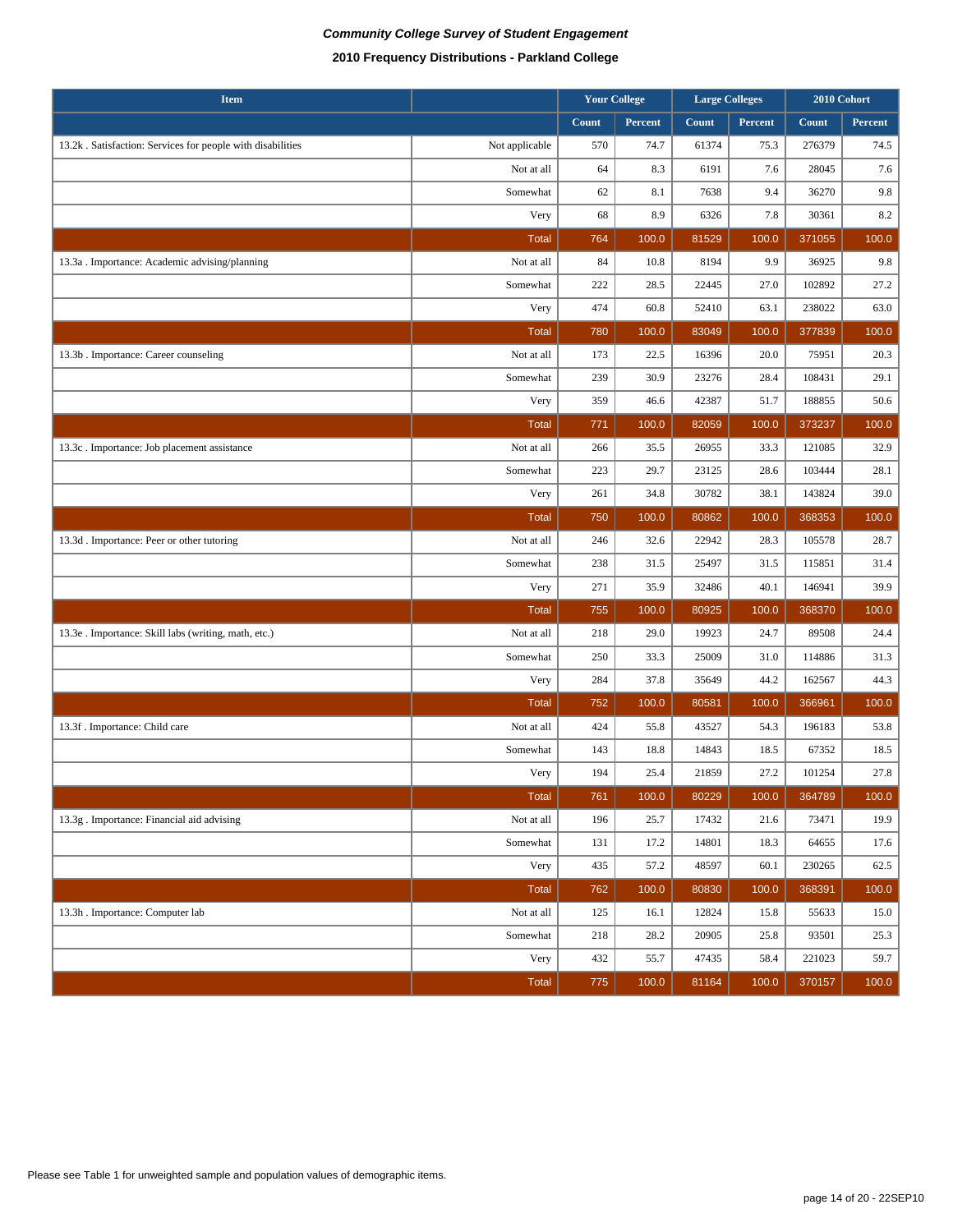| <b>Item</b>                                              |                 | <b>Your College</b> |         | <b>Large Colleges</b> |         | 2010 Cohort |         |
|----------------------------------------------------------|-----------------|---------------------|---------|-----------------------|---------|-------------|---------|
|                                                          |                 | Count               | Percent | Count                 | Percent | Count       | Percent |
| 13.3i . Importance: Student organizations                | Not at all      | 304                 | 40.0    | 32305                 | 40.5    | 145705      | 40.1    |
|                                                          | Somewhat        | 265                 | 34.9    | 27926                 | 35.0    | 129313      | 35.5    |
|                                                          | Very            | 190                 | 25.0    | 19619                 | 24.6    | 88746       | 24.4    |
|                                                          | <b>Total</b>    | 759                 | 100.0   | 79850                 | 100.0   | 363764      | 100.0   |
| 13.3j. Importance: Transfer credit assistance            | Not at all      | 259                 | 33.9    | 20972                 | 25.9    | 98848       | 26.8    |
|                                                          | Somewhat        | 175                 | 22.9    | 17831                 | 22.1    | 81185       | 22.0    |
|                                                          | Very            | 330                 | 43.2    | 42062                 | 52.0    | 188258      | 51.1    |
|                                                          | <b>Total</b>    | 764                 | 100.0   | 80865                 | 100.0   | 368291      | 100.0   |
| 13.3k. Importance: Services for people with disabilities | Not at all      | 326                 | 43.8    | 32712                 | 40.6    | 147649      | 40.2    |
|                                                          | Somewhat        | 105                 | 14.2    | 12735                 | 15.8    | 57330       | 15.6    |
|                                                          | Very            | 313                 | 42.1    | 35134                 | 43.6    | 161962      | 44.1    |
|                                                          | Total           | 744                 | 100.0   | 80581                 | 100.0   | 366941      | 100.0   |
| 14a. Working full-time                                   | Not Likely      | 317                 | 39.5    | 34708                 | 39.8    | 160310      | 40.6    |
|                                                          | Somewhat Likely | 189                 | 23.5    | 18812                 | 21.6    | 85629       | 21.7    |
|                                                          | Likely          | 137                 | 17.1    | 15795                 | 18.1    | 70246       | 17.8    |
|                                                          | Very Likely     | 160                 | 20.0    | 17861                 | 20.5    | 78859       | 20.0    |
|                                                          | <b>Total</b>    | 803                 | 100.0   | 87176                 | 100.0   | 395044      | 100.0   |
| 14b. Caring for dependents                               | Not Likely      | 453                 | 56.9    | 42632                 | 49.1    | 191840      | 48.7    |
|                                                          | Somewhat Likely | 136                 | 17.1    | 19686                 | 22.7    | 90471       | 23.0    |
|                                                          | Likely          | 138                 | 17.4    | 13805                 | 15.9    | 62711       | 15.9    |
|                                                          | Very Likely     | 69                  | 8.7     | 10790                 | 12.4    | 48964       | 12.4    |
|                                                          | <b>Total</b>    | 796                 | 100.0   | 86913                 | 100.0   | 393986      | 100.0   |
| 14c. Academically unprepared                             | Not Likely      | 434                 | 54.9    | 49304                 | 57.0    | 228773      | 58.3    |
|                                                          | Somewhat Likely | 184                 | 23.2    | 20135                 | 23.3    | 90305       | 23.0    |
|                                                          | Likely          | 103                 | 13.0    | 10950                 | 12.7    | 46988       | 12.0    |
|                                                          | Very Likely     | 71                  | 8.9     | 6159                  | 7.1     | 26486       | 6.7     |
|                                                          | <b>Total</b>    | 792                 | 100.0   | 86548                 | 100.0   | 392552      | 100.0   |
| 14d . Lack of finances                                   | Not Likely      | 283                 | 35.4    | 25677                 | 29.6    | 116399      | 29.6    |
|                                                          | Somewhat Likely | 175                 | 21.9    | 20088                 | 23.1    | 90021       | 22.9    |
|                                                          | Likely          | 128                 | 16.0    | 16553                 | 19.1    | 74994       | 19.0    |
|                                                          | Very Likely     | 214                 | 26.7    | 24495                 | 28.2    | 112305      | 28.5    |
|                                                          | Total           | 800                 | 100.0   | 86813                 | 100.0   | 393719      | 100.0   |
| 14e . Transfer to a 4-year college                       | Not Likely      | 310                 | 38.7    | 26129                 | 30.1    | 135434      | 34.4    |
|                                                          | Somewhat Likely | 136                 | 17.0    | 15144                 | 17.4    | 70538       | 17.9    |
|                                                          | Likely          | 139                 | 17.4    | 16523                 | 19.0    | 70350       | 17.9    |
|                                                          | Very Likely     | 215                 | 26.9    | 29103                 | 33.5    | 117589      | 29.9    |
|                                                          | Total           | 800                 | 100.0   | 86899                 | 100.0   | 393911      | 100.0   |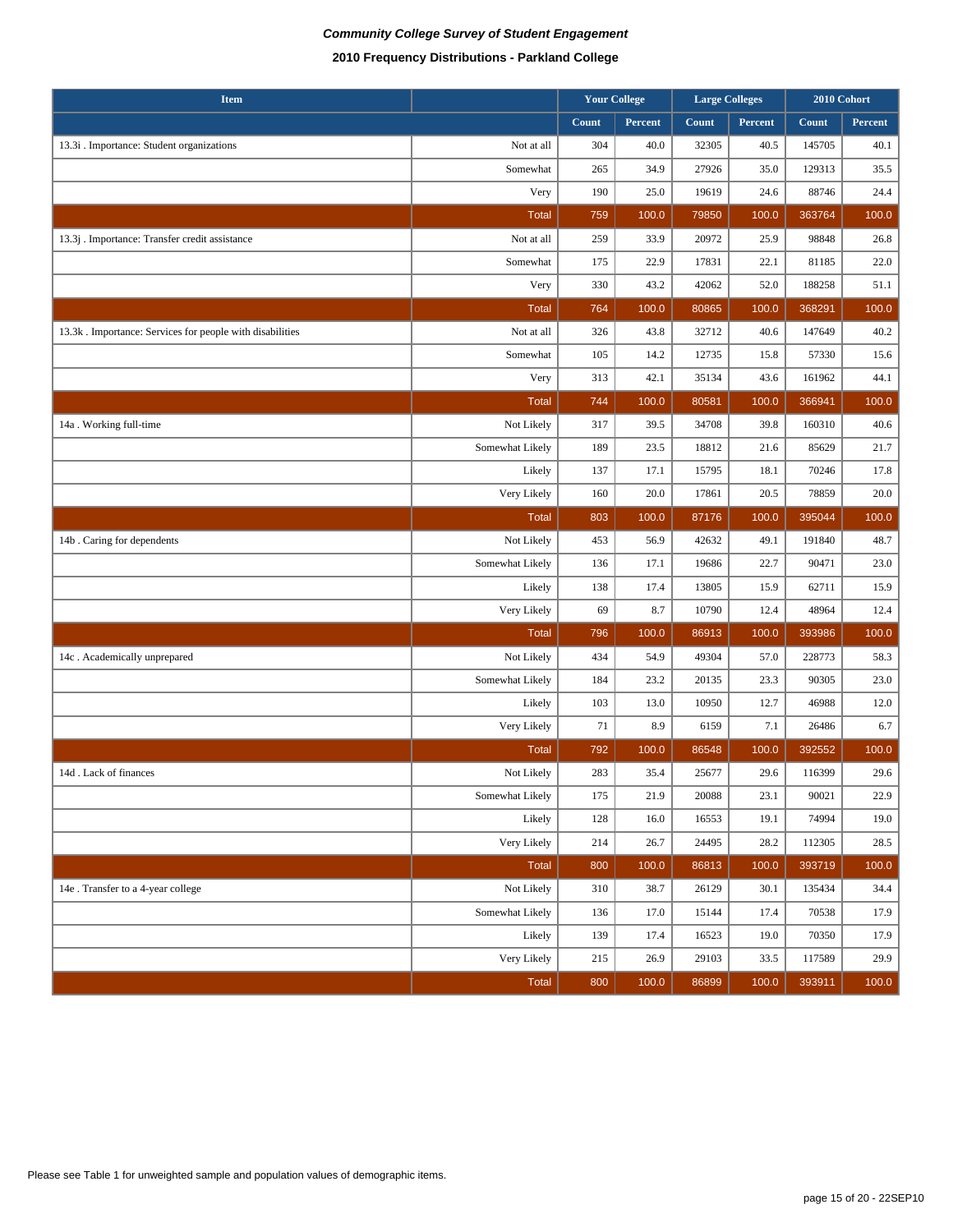## **Community College Survey of Student Engagement 2010 Frequency Distributions - Parkland College**

| <b>Item</b>                                                                 |                | <b>Your College</b> |         | <b>Large Colleges</b> |         | 2010 Cohort |         |
|-----------------------------------------------------------------------------|----------------|---------------------|---------|-----------------------|---------|-------------|---------|
|                                                                             |                | Count               | Percent | Count                 | Percent | Count       | Percent |
| 15. How supportive are your friends of your attending this college?         | Not very       | 30                  | 3.7     | 3762                  | 4.3     | 15504       | 3.9     |
|                                                                             | Somewhat       | 139                 | 17.3    | 16424                 | 18.8    | 70522       | 17.8    |
|                                                                             | Quite a bit    | 253                 | 31.4    | 24760                 | 28.4    | 111398      | 28.2    |
|                                                                             | Extremely      | 382                 | 47.5    | 42318                 | 48.5    | 198090      | 50.1    |
|                                                                             | <b>Total</b>   | 804                 | 100.0   | 87264                 | 100.0   | 395514      | 100.0   |
| 16. How supportive is your immediate family of your attending this college? | Not very       | 15                  | 1.9     | 2780                  | 3.2     | 11146       | 2.8     |
|                                                                             | Somewhat       | 82                  | 10.1    | 9481                  | 10.9    | 40516       | 10.3    |
|                                                                             | Quite a bit    | 187                 | 23.0    | 17878                 | 20.5    | 78479       | 19.9    |
|                                                                             | Extremely      | 527                 | 65.0    | 56911                 | 65.4    | 264360      | 67.0    |
|                                                                             | <b>Total</b>   | 811                 | 100.0   | 87050                 | 100.0   | 394501      | 100.0   |
| 17a . To complete a certificate program                                     | Not a goal     | 395                 | 49.9    | 43244                 | 50.5    | 191822      | 49.4    |
|                                                                             | Secondary goal | 145                 | 18.3    | 17242                 | 20.2    | 77160       | 19.9    |
|                                                                             | Primary goal   | 251                 | 31.7    | 25083                 | 29.3    | 119249      | 30.7    |
|                                                                             | <b>Total</b>   | 791                 | 100.0   | 85569                 | 100.0   | 388231      | 100.0   |
| 17b. To obtain an Associate's degree                                        | Not a goal     | 175                 | 21.7    | 17637                 | 20.5    | 74937       | 19.2    |
|                                                                             | Secondary goal | 164                 | 20.4    | 19007                 | 22.1    | 81256       | 20.8    |
|                                                                             | Primary goal   | 464                 | 57.8    | 49514                 | 57.5    | 234694      | 60.0    |
|                                                                             | <b>Total</b>   | 803                 | 100.0   | 86158                 | 100.0   | 390887      | 100.0   |
| 17c. To transfer to a 4-year college or university                          | Not a goal     | 249                 | 31.0    | 18566                 | 21.5    | 106492      | 27.3    |
|                                                                             | Secondary goal | 164                 | 20.5    | 18528                 | 21.5    | 87734       | 22.5    |
|                                                                             | Primary goal   | 390                 | 48.6    | 49164                 | 57.0    | 196211      | 50.3    |
|                                                                             | <b>Total</b>   | 803                 | 100.0   | 86258                 | 100.0   | 390437      | 100.0   |
| 17d. To obtain or update job-related skills                                 | Not a goal     | 223                 | 28.2    | 27335                 | 32.0    | 115144      | 29.7    |
|                                                                             | Secondary goal | 211                 | 26.7    | 23701                 | 27.7    | 105295      | 27.2    |
|                                                                             | Primary goal   | 356                 | 45.0    | 34387                 | 40.3    | 167305      | 43.1    |
|                                                                             | <b>Total</b>   | 790                 | 100.0   | 85423                 | 100.0   | 387744      | 100.0   |
| 17e . To take one or more courses for self-improvement                      | Not a goal     | 221                 | 27.8    | 23190                 | 27.0    | 100201      | 25.7    |
|                                                                             | Secondary goal | 258                 | 32.5    | 29901                 | 34.8    | 135110      | 34.7    |
|                                                                             | Primary goal   | 315                 | 39.7    | 32741                 | 38.1    | 153828      | 39.5    |
|                                                                             | <b>Total</b>   | 794                 | 100.0   | 85832                 | 100.0   | 389139      | 100.0   |
| 17f. To change careers                                                      | Not a goal     | 510                 | 63.9    | 48120                 | 56.1    | 210651      | 54.1    |
|                                                                             | Secondary goal | 100                 | 12.5    | 13809                 | 16.1    | 62373       | 16.0    |
|                                                                             | Primary goal   | 188                 | 23.5    | 23861                 | 27.8    | 116054      | 29.8    |
|                                                                             | Total          | 798                 | 100.0   | 85790                 | 100.0   | 389078      | 100.0   |
| 18a. My own income/savings                                                  | Not a source   | 319                 | 40.0    | 26765                 | 31.0    | 132231      | 33.8    |
|                                                                             | Minor source   | 243                 | 30.5    | 24568                 | 28.4    | 114363      | 29.2    |
|                                                                             | Major source   | 234                 | 29.4    | 35050                 | 40.6    | 144636      | 37.0    |
|                                                                             | Total          | 796                 | 100.0   | 86383                 | 100.0   | 391230      | 100.0   |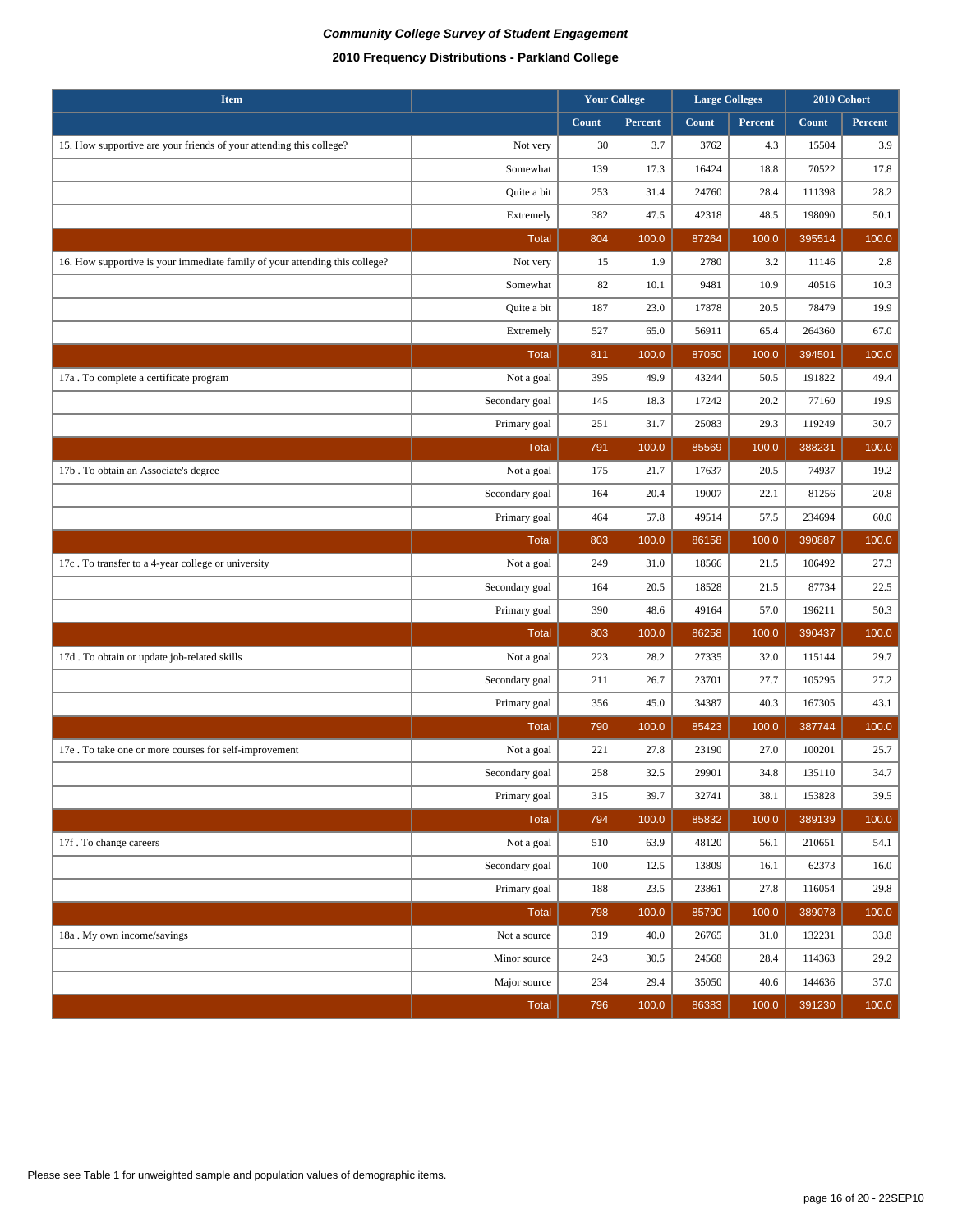| <b>Item</b>                                              |              | <b>Your College</b> |         |       | <b>Large Colleges</b> |        | 2010 Cohort |  |
|----------------------------------------------------------|--------------|---------------------|---------|-------|-----------------------|--------|-------------|--|
|                                                          |              | Count               | Percent | Count | Percent               | Count  | Percent     |  |
| 18b. Parent or spouse/significant other's income/savings | Not a source | 357                 | 44.6    | 43322 | 50.4                  | 210930 | 54.2        |  |
|                                                          | Minor source | 135                 | 16.9    | 15564 | 18.1                  | 69375  | 17.8        |  |
|                                                          | Major source | 309                 | 38.5    | 26998 | 31.4                  | 108974 | 28.0        |  |
|                                                          | Total        | 801                 | 100.0   | 85884 | 100.0                 | 389279 | 100.0       |  |
| 18c. Employer contributions                              | Not a source | 701                 | 88.2    | 73379 | 86.0                  | 331002 | 85.6        |  |
|                                                          | Minor source | 40                  | 5.0     | 6489  | 7.6                   | 29010  | 7.5         |  |
|                                                          | Major source | 54                  | 6.8     | 5452  | 6.4                   | 26853  | 6.9         |  |
|                                                          | <b>Total</b> | 795                 | 100.0   | 85320 | 100.0                 | 386865 | 100.0       |  |
| 18d. Grants & scholarships                               | Not a source | 429                 | 53.8    | 49960 | 58.2                  | 201781 | 51.8        |  |
|                                                          | Minor source | 97                  | 12.1    | 9475  | 11.0                  | 46446  | 11.9        |  |
|                                                          | Major source | 271                 | 34.0    | 26417 | 30.8                  | 141373 | 36.3        |  |
|                                                          | <b>Total</b> | 797                 | 100.0   | 85852 | 100.0                 | 389600 | 100.0       |  |
| 18e . Student loans (bank, etc.)                         | Not a source | 500                 | 62.7    | 61622 | 71.9                  | 265768 | 68.3        |  |
|                                                          | Minor source | 79                  | 9.9     | 6845  | 8.0                   | 33118  | 8.5         |  |
|                                                          | Major source | 219                 | 27.4    | 17261 | 20.1                  | 90044  | 23.2        |  |
|                                                          | <b>Total</b> | 798                 | 100.0   | 85728 | 100.0                 | 388930 | 100.0       |  |
| 18f. Public assistance                                   | Not a source | 680                 | 85.3    | 75433 | 88.1                  | 337797 | 87.0        |  |
|                                                          | Minor source | 33                  | 4.1     | 4287  | 5.0                   | 20789  | 5.4         |  |
|                                                          | Major source | 84                  | 10.6    | 5860  | 6.8                   | 29472  | 7.6         |  |
|                                                          | <b>Total</b> | 797                 | 100.0   | 85580 | 100.0                 | 388058 | 100.0       |  |
| 19. Proprietary (private) school or training program     | No response  | 785                 | 95.4    | 82177 | 92.3                  | 373108 | 92.7        |  |
|                                                          | Response     | 38                  | 4.6     | 6839  | 7.7                   | 29497  | 7.3         |  |
|                                                          | <b>Total</b> | 823                 | 100.0   | 89016 | 100.0                 | 402605 | 100.0       |  |
| 19. Public vocational-technical school                   | No response  | 788                 | 95.8    | 81263 | 91.3                  | 365789 | 90.9        |  |
|                                                          | Response     | 35                  | 4.2     | 7753  | 8.7                   | 36816  | 9.1         |  |
|                                                          | <b>Total</b> | 823                 | 100.0   | 89016 | 100.0                 | 402605 | 100.0       |  |
| 19. Another community or technical college               | No response  | 708                 | 86.0    | 70898 | 79.6                  | 320866 | 79.7        |  |
|                                                          | Response     | 115                 | 14.0    | 18118 | 20.4                  | 81739  | 20.3        |  |
|                                                          | Total        | 823                 | 100.0   | 89016 | 100.0                 | 402605 | 100.0       |  |
| 19. 4-year college or university                         | No response  | 652                 | 79.2    | 68127 | 76.5                  | 311842 | 77.5        |  |
|                                                          | Response     | 171                 | 20.8    | 20889 | 23.5                  | 90763  | 22.5        |  |
|                                                          | <b>Total</b> | 823                 | 100.0   | 89016 | 100.0                 | 402605 | 100.0       |  |
| 19. None                                                 | No response  | 317                 | 38.5    | 44948 | 50.5                  | 199042 | 49.4        |  |
|                                                          | Response     | 506                 | 61.5    | 44068 | 49.5                  | 203563 | 50.6        |  |
|                                                          | Total        | 823                 | 100.0   | 89016 | 100.0                 | 402605 | 100.0       |  |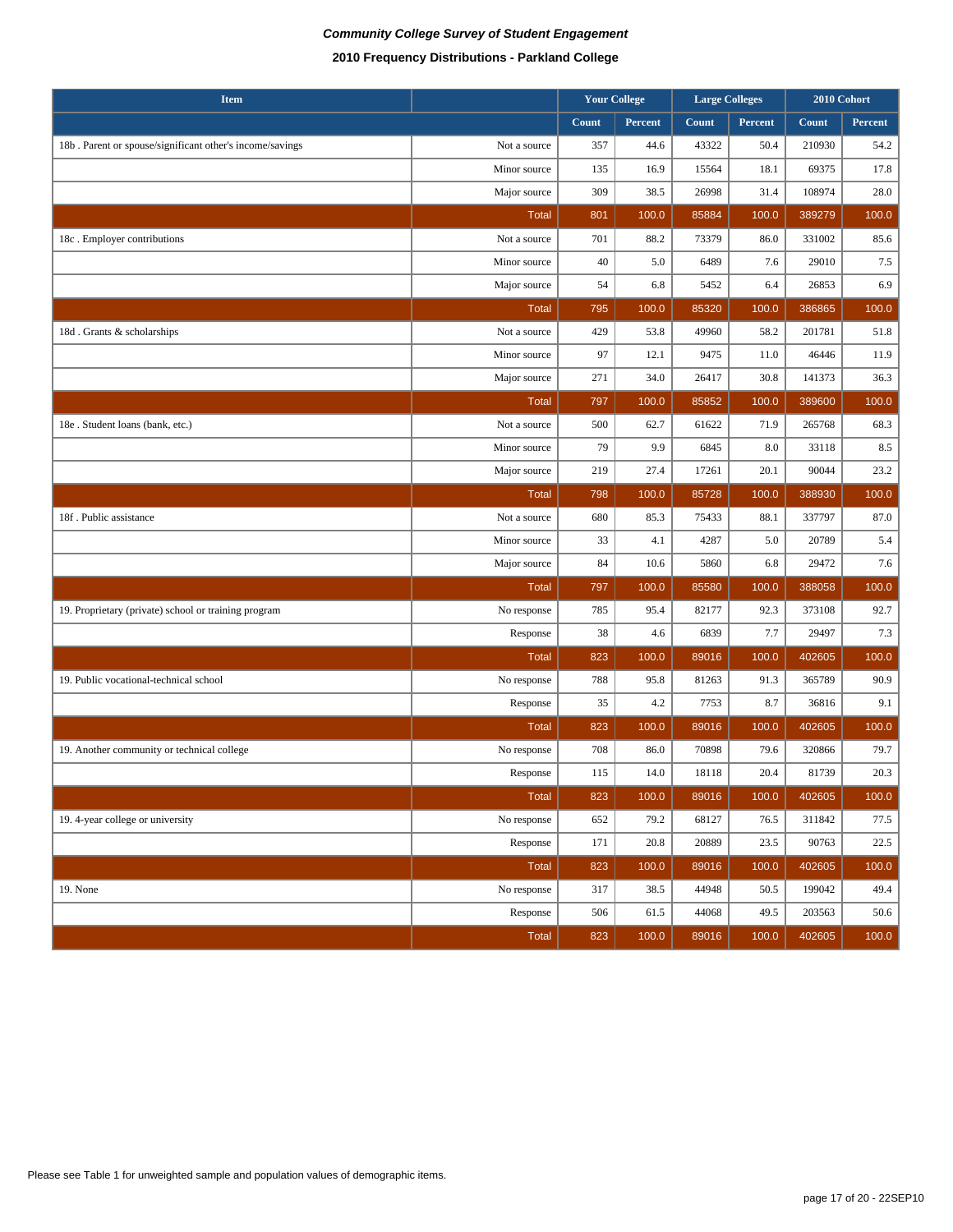| <b>Item</b>                                                                                                                      |                                                                        | <b>Your College</b> |         | <b>Large Colleges</b> |         |        | 2010 Cohort |
|----------------------------------------------------------------------------------------------------------------------------------|------------------------------------------------------------------------|---------------------|---------|-----------------------|---------|--------|-------------|
|                                                                                                                                  |                                                                        | Count               | Percent | Count                 | Percent | Count  | Percent     |
| 20. When do you plan to take classes at this college again?                                                                      | I will accomplish my goal(s)<br>this term and will not be<br>returning | 100                 | 12.4    | 10490                 | 12.0    | 47107  | 11.9        |
|                                                                                                                                  | I have no current plans to<br>return                                   | 49                  | 6.1     | 4263                  | 4.9     | 20570  | 5.2         |
|                                                                                                                                  | Within the next 12 months                                              | 527                 | 65.3    | 57999                 | 66.6    | 260173 | 65.9        |
|                                                                                                                                  | Uncertain                                                              | 131                 | 16.2    | 14335                 | 16.5    | 66828  | 16.9        |
|                                                                                                                                  | <b>Total</b>                                                           | 807                 | 100.0   | 87087                 | 100.0   | 394678 | 100.0       |
| 21. At this college, in what range is your overall college grade average?                                                        | Pass/fail classes only                                                 | $\overline{c}$      | 0.2     | 682                   | 0.8     | 2673   | 0.7         |
|                                                                                                                                  | Do not have a GPA at this<br>school                                    | 14                  | 1.7     | 2376                  | 2.7     | 10532  | 2.7         |
|                                                                                                                                  | C- or lower                                                            | 19                  | 2.3     | 2376                  | 2.7     | 10184  | 2.6         |
|                                                                                                                                  | $\mathsf{C}$                                                           | 76                  | 9.4     | 7130                  | 8.2     | 30366  | 7.7         |
|                                                                                                                                  | $B-$ to $C+$                                                           | 138                 | 17.1    | 16852                 | 19.4    | 74562  | 19.0        |
|                                                                                                                                  | B                                                                      | 214                 | 26.5    | 20442                 | 23.6    | 91102  | 23.2        |
|                                                                                                                                  | $A$ - to $B$ +                                                         | 208                 | 25.7    | 23554                 | 27.2    | 110903 | 28.2        |
|                                                                                                                                  | A                                                                      | 137                 | 17.0    | 13330                 | 15.4    | 63114  | 16.0        |
|                                                                                                                                  | <b>Total</b>                                                           | 808                 | 100.0   | 86742                 | 100.0   | 393436 | 100.0       |
| 22. When do you most frequently take classes at this college?                                                                    | Day classes (morning or<br>afternoon)                                  | 611                 | 76.3    | 59970                 | 69.7    | 276654 | 70.9        |
|                                                                                                                                  | Evening classes                                                        | 188                 | 23.5    | 25393                 | 29.5    | 111167 | 28.5        |
|                                                                                                                                  | Weekend classes                                                        | $\sqrt{2}$          | 0.2     | 732                   | 0.9     | 2595   | 0.7         |
|                                                                                                                                  | <b>Total</b>                                                           | 801                 | 100.0   | 86095                 | 100.0   | 390416 | 100.0       |
| 23. How many TOTAL credit hours have you earned at this college, not<br>counting the courses you are currently taking this term? | None                                                                   | 116                 | 14.3    | 11110                 | 12.9    | 50109  | 12.8        |
|                                                                                                                                  | 1-14 credits                                                           | 201                 | 24.8    | 29603                 | 34.4    | 131266 | 33.4        |
|                                                                                                                                  | 15-29 credits                                                          | 191                 | 23.6    | 18236                 | 21.2    | 84797  | 21.6        |
|                                                                                                                                  | 30-44 credits                                                          | 124                 | 15.3    | 11656                 | 13.5    | 51932  | 13.2        |
|                                                                                                                                  | 45-60 credits                                                          | 114                 | 14.0    | 8724                  | 10.1    | 40430  | 10.3        |
|                                                                                                                                  | Over 60 credits                                                        | 64                  | 7.9     | 6719                  | 7.8     | 34220  | 8.7         |
|                                                                                                                                  | <b>Total</b>                                                           | 810                 | 100.0   | 86048                 | 100.0   | 392754 | 100.0       |
| 24. None                                                                                                                         | No response                                                            | 82                  | 10.0    | 11390                 | 12.8    | 50072  | 12.4        |
|                                                                                                                                  | Response                                                               | 741                 | 90.0    | 77626                 | 87.2    | 352533 | 87.6        |
|                                                                                                                                  | Total                                                                  | 823                 | 100.0   | 89016                 | 100.0   | 402605 | 100.0       |
| 24. High school                                                                                                                  | No response                                                            | 818                 | 99.4    | 87336                 | 98.1    | 393042 | 97.6        |
|                                                                                                                                  | Response                                                               | 5                   | 0.6     | 1680                  | 1.9     | 9563   | 2.4         |
|                                                                                                                                  | Total                                                                  | 823                 | 100.0   | 89016                 | 100.0   | 402605 | 100.0       |
| 24. Vocational/technical school                                                                                                  | No response                                                            | 822                 | 99.9    | 88204                 | 99.1    | 398466 | 99.0        |
|                                                                                                                                  | Response                                                               | $\mathbf{1}$        | 0.1     | 812                   | 0.9     | 4139   | $1.0\,$     |
|                                                                                                                                  | <b>Total</b>                                                           | 823                 | 100.0   | 89016                 | 100.0   | 402605 | 100.0       |
| 24. Another community or technical college                                                                                       | No response                                                            | 821                 | 99.8    | 86814                 | 97.5    | 393573 | 97.8        |
|                                                                                                                                  | Response                                                               | $\sqrt{2}$          | 0.2     | 2202                  | 2.5     | 9032   | $2.2\,$     |
|                                                                                                                                  | Total                                                                  | 823                 | 100.0   | 89016                 | 100.0   | 402605 | 100.0       |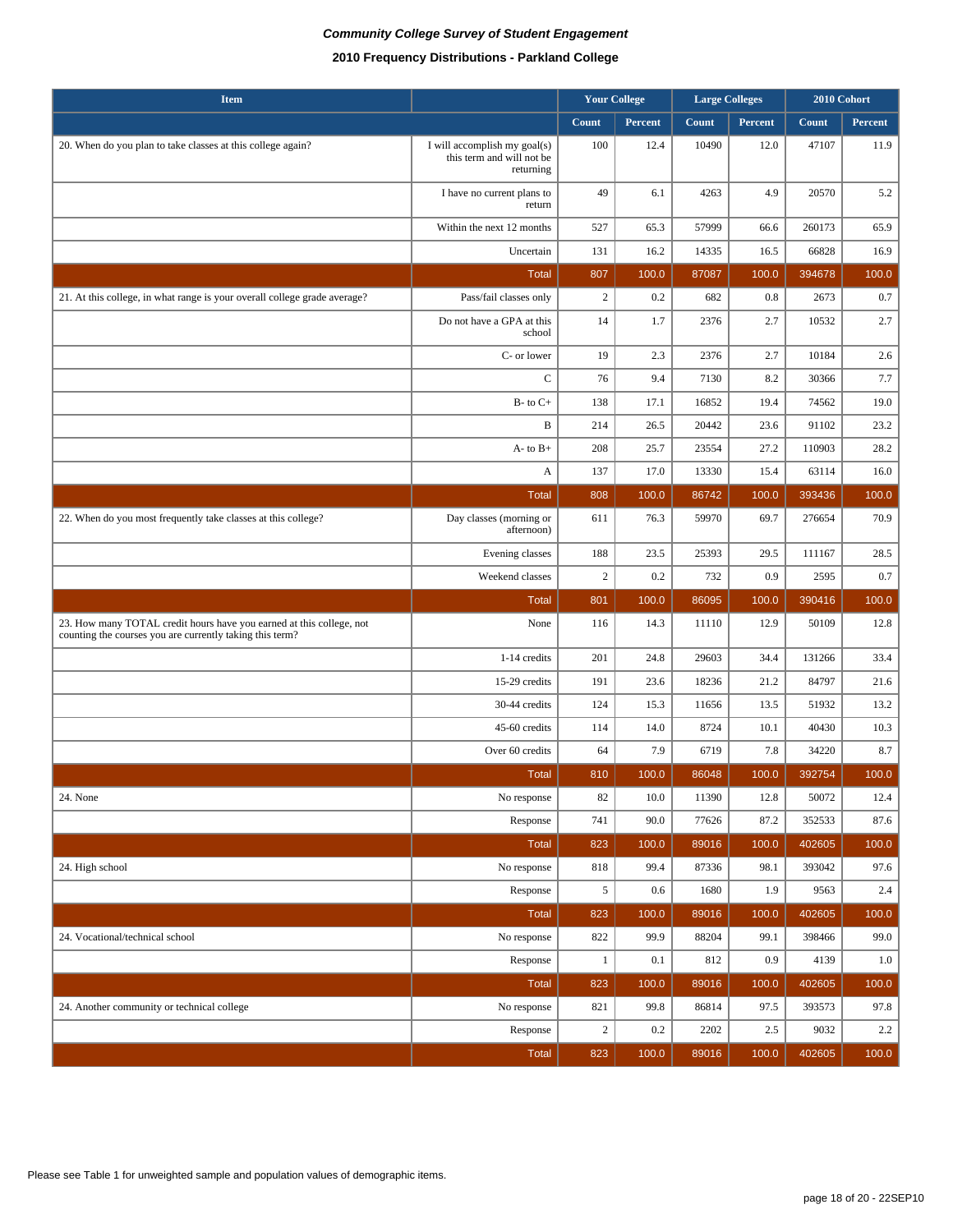| <b>Item</b>                                                                    |                                     |       | <b>Your College</b> | <b>Large Colleges</b> |         |        |         | 2010 Cohort |  |
|--------------------------------------------------------------------------------|-------------------------------------|-------|---------------------|-----------------------|---------|--------|---------|-------------|--|
|                                                                                |                                     | Count | Percent             | Count                 | Percent | Count  | Percent |             |  |
| 24. 4-year college/ university                                                 | No response                         | 771   | 93.7                | 85584                 | 96.1    | 388591 | 96.5    |             |  |
|                                                                                | Response                            | 52    | 6.3                 | 3432                  | 3.9     | 14014  | 3.5     |             |  |
|                                                                                | <b>Total</b>                        | 823   | 100.0               | 89016                 | 100.0   | 402605 | 100.0   |             |  |
| 24. Other                                                                      | No response                         | 793   | 96.3                | 86026                 | 96.6    | 389459 | 96.7    |             |  |
|                                                                                | Response                            | 30    | 3.7                 | 2990                  | 3.4     | 13146  | 3.3     |             |  |
|                                                                                | <b>Total</b>                        | 823   | 100.0               | 89016                 | 100.0   | 402605 | 100.0   |             |  |
| 25. How many classes are you presently taking at OTHER institutions?           | None                                | 712   | 87.8                | 73013                 | 83.7    | 332915 | 84.1    |             |  |
|                                                                                | 1 class                             | 17    | 2.1                 | 3399                  | 3.9     | 14738  | 3.7     |             |  |
|                                                                                | 2 classes                           | 10    | 1.3                 | 3707                  | 4.3     | 15958  | 4.0     |             |  |
|                                                                                | 3 classes                           | 22    | 2.7                 | 3030                  | 3.5     | 12754  | 3.2     |             |  |
|                                                                                | 4 classes or more                   | 50    | 6.2                 | 4052                  | 4.6     | 19262  | 4.9     |             |  |
|                                                                                | <b>Total</b>                        | 811   | 100.0               | 87201                 | 100.0   | 395627 | 100.0   |             |  |
| 26. Would you recommend this college to a friend or family member?             | Yes                                 | 777   | 95.5                | 82389                 | 94.6    | 372558 | 94.3    |             |  |
|                                                                                | No                                  | 37    | 4.5                 | 4734                  | 5.4     | 22477  | 5.7     |             |  |
|                                                                                | <b>Total</b>                        | 814   | 100.0               | 87123                 | 100.0   | 395035 | 100.0   |             |  |
| 27. How would you evaluate your entire educational experience at this college? | Poor                                | 10    | 1.2                 | 1227                  | 1.4     | 5527   | 1.4     |             |  |
|                                                                                | Fair                                | 83    | 10.1                | 11865                 | 13.6    | 50019  | 12.6    |             |  |
|                                                                                | Good                                | 474   | 58.2                | 48755                 | 55.9    | 217238 | 54.9    |             |  |
|                                                                                | Excellent                           | 248   | 30.5                | 25420                 | 29.1    | 123032 | 31.1    |             |  |
|                                                                                | <b>Total</b>                        | 815   | 100.0               | 87267                 | 100.0   | 395816 | 100.0   |             |  |
| 28. Do you have children who live with you?                                    | Yes                                 | 184   | 22.6                | 24147                 | 27.7    | 122227 | 30.9    |             |  |
|                                                                                | No                                  | 630   | 77.4                | 62976                 | 72.3    | 272949 | 69.1    |             |  |
|                                                                                | <b>Total</b>                        | 814   | 100.0               | 87123                 | 100.0   | 395176 | 100.0   |             |  |
| 31. Marital status                                                             | Yes                                 | 133   | 16.5                | 17553                 | 20.1    | 90908  | 23.0    |             |  |
|                                                                                | No                                  | 675   | 83.5                | 69627                 | 79.9    | 304552 | 77.0    |             |  |
|                                                                                | <b>Total</b>                        | 808   | 100.0               | 87180                 | 100.0   | 395460 | 100.0   |             |  |
| 32. Is English your native (first) language?                                   | Yes                                 | 750   | 92.9                | 72664                 | 83.3    | 345611 | 87.4    |             |  |
|                                                                                | No                                  | 57    | 7.1                 | 14559                 | 16.7    | 50026  | 12.6    |             |  |
|                                                                                | <b>Total</b>                        | 807   | 100.0               | 87223                 | 100.0   | 395637 | 100.0   |             |  |
| 35. What is the highest academic credential you have earned?                   | None                                | 9     | 1.1                 | 2021                  | 2.4     | 10687  | 2.7     |             |  |
|                                                                                | High school diploma or GED          | 671   | 83.7                | 63818                 | 74.3    | 284441 | 73.1    |             |  |
|                                                                                | Vocational/technical<br>certificate | 38    | 4.7                 | 7593                  | 8.8     | 38366  | 9.9     |             |  |
|                                                                                | Associate's degree                  | 36    | 4.5                 | 6190                  | 7.2     | 29741  | 7.6     |             |  |
|                                                                                | Bachelor's degree                   | 35    | 4.3                 | 5078                  | 5.9     | 20894  | 5.4     |             |  |
|                                                                                | Master's degree/1st<br>professional | 14    | 1.7                 | 1190                  | 1.4     | 5128   | 1.3     |             |  |
|                                                                                | Total                               | 803   | 100.0               | 85890                 | 100.0   | 389257 | 100.0   |             |  |